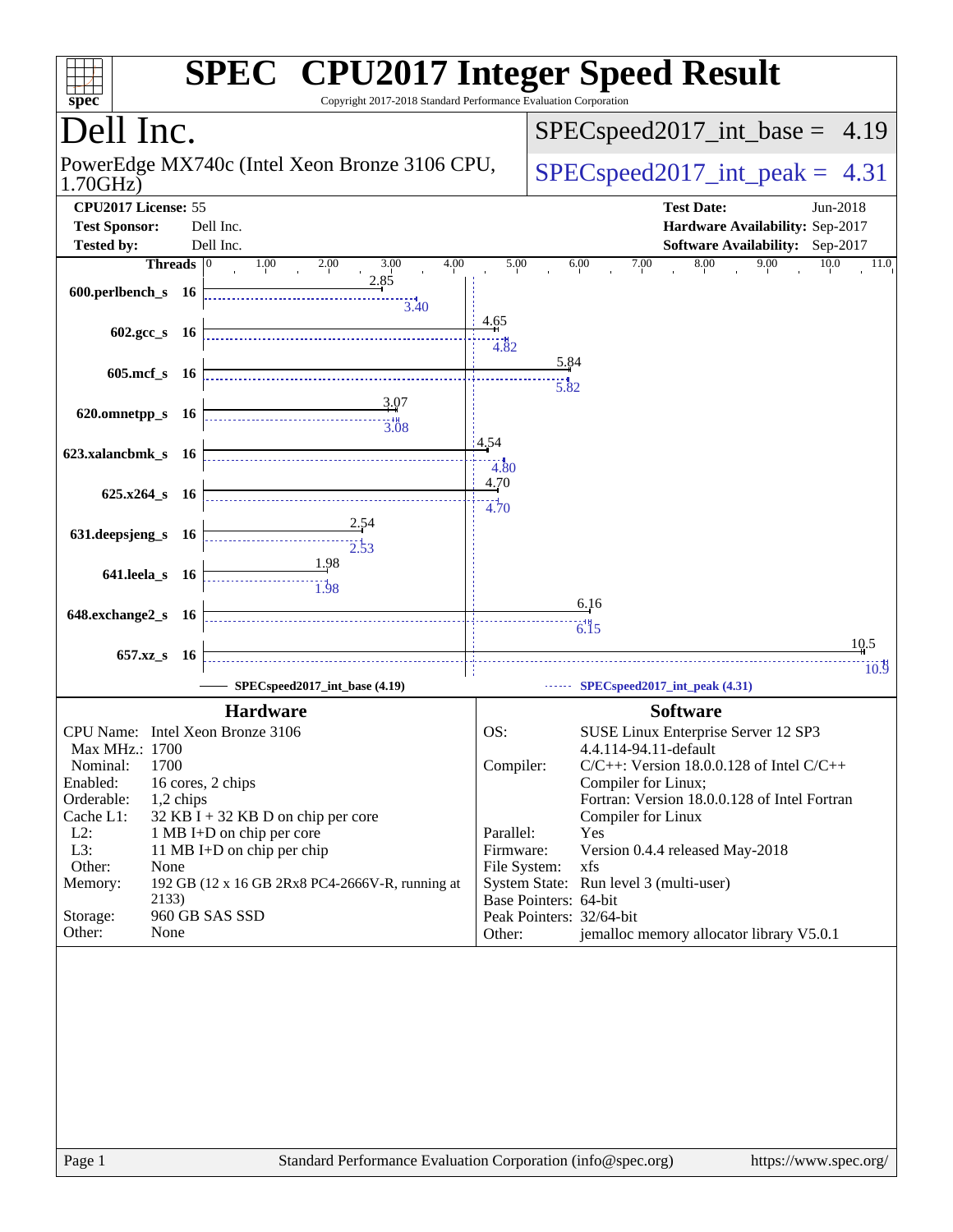

Copyright 2017-2018 Standard Performance Evaluation Corporation

### Dell Inc.

1.70GHz) PowerEdge MX740c (Intel Xeon Bronze 3106 CPU,  $\big|$  [SPECspeed2017\\_int\\_peak =](http://www.spec.org/auto/cpu2017/Docs/result-fields.html#SPECspeed2017intpeak) 4.31

 $SPECspeed2017\_int\_base = 4.19$ 

**[CPU2017 License:](http://www.spec.org/auto/cpu2017/Docs/result-fields.html#CPU2017License)** 55 **[Test Date:](http://www.spec.org/auto/cpu2017/Docs/result-fields.html#TestDate)** Jun-2018 **[Test Sponsor:](http://www.spec.org/auto/cpu2017/Docs/result-fields.html#TestSponsor)** Dell Inc. **[Hardware Availability:](http://www.spec.org/auto/cpu2017/Docs/result-fields.html#HardwareAvailability)** Sep-2017 **[Tested by:](http://www.spec.org/auto/cpu2017/Docs/result-fields.html#Testedby)** Dell Inc. **[Software Availability:](http://www.spec.org/auto/cpu2017/Docs/result-fields.html#SoftwareAvailability)** Sep-2017

#### **[Results Table](http://www.spec.org/auto/cpu2017/Docs/result-fields.html#ResultsTable)**

|                                     | <b>Base</b>    |                |       |                |       |                | <b>Peak</b> |                |                |              |                |              |                |              |
|-------------------------------------|----------------|----------------|-------|----------------|-------|----------------|-------------|----------------|----------------|--------------|----------------|--------------|----------------|--------------|
| <b>Benchmark</b>                    | <b>Threads</b> | <b>Seconds</b> | Ratio | <b>Seconds</b> | Ratio | <b>Seconds</b> | Ratio       | <b>Threads</b> | <b>Seconds</b> | <b>Ratio</b> | <b>Seconds</b> | <b>Ratio</b> | <b>Seconds</b> | <b>Ratio</b> |
| $600.$ perlbench $\mathsf{S}$       | 16             | 622            | 2.85  | 624            | 2.85  | 624            | 2.85        | 16             | 521            | 3.41         | 522            | 3.40         | 523            | 3.40         |
| $602.\text{gcc}\_\text{s}$          | 16             | 857            | 4.64  | 856            | 4.65  | 846            | 4.71        | 16             | 827            | 4.82         | 829            | 4.80         | 818            | 4.87         |
| $605$ .mcf s                        | 16             | 809            | 5.83  | 809            | 5.84  | 805            | 5.86        | 16             | 811            | 5.82         | 814            | 5.80         | 810            | 5.82         |
| 620.omnetpp_s                       | 16             | 553            | 2.95  | 528            | 3.09  | 532            | 3.07        | 16             | 529            | 3.08         | 522            | 3.12         | 539            | 3.03         |
| 623.xalancbmk s                     | 16             | 312            | 4.54  | 312            | 4.54  | 313            | 4.53        | 16             | 295            | 4.81         | 296            | 4.79         | 295            | 4.80         |
| 625.x264 s                          | 16             | 375            | 4.70  | 376            | 4.69  | 375            | 4.70        | 16             | 375            | 4.70         | 375            | 4.70         | 375            | 4.70         |
| 631.deepsjeng_s                     | 16             | 567            | 2.53  | 564            | 2.54  | 564            | 2.54        | 16             | 566            | 2.53         | 566            | 2.53         | 566            | 2.53         |
| 641.leela s                         | 16             | 861            | 1.98  | 863            | 1.98  | 861            | 1.98        | 16             | 863            | 1.98         | 863            | 1.98         | 863            | 1.98         |
| 648.exchange2_s                     | 16             | 477            | 6.16  | 478            | 6.16  | 476            | 6.18        | 16             | 478            | 6.15         | 482            | 6.10         | 476            | 6.18         |
| $657.xz$ s                          | 16             | 586            | 10.6  | 587            | 10.5  | 589            | 10.5        | 16             | 569            | <b>10.9</b>  | 566            | 10.9         | 570            | 10.9         |
| $SPEC speed2017$ int base =<br>4.19 |                |                |       |                |       |                |             |                |                |              |                |              |                |              |

**[SPECspeed2017\\_int\\_peak =](http://www.spec.org/auto/cpu2017/Docs/result-fields.html#SPECspeed2017intpeak) 4.31**

Results appear in the [order in which they were run.](http://www.spec.org/auto/cpu2017/Docs/result-fields.html#RunOrder) Bold underlined text [indicates a median measurement](http://www.spec.org/auto/cpu2017/Docs/result-fields.html#Median).

#### **[Operating System Notes](http://www.spec.org/auto/cpu2017/Docs/result-fields.html#OperatingSystemNotes)**

Stack size set to unlimited using "ulimit -s unlimited"

#### **[General Notes](http://www.spec.org/auto/cpu2017/Docs/result-fields.html#GeneralNotes)**

Environment variables set by runcpu before the start of the run: KMP\_AFFINITY = "granularity=fine,scatter" LD\_LIBRARY\_PATH = "/root/cpu2017/lib/ia32:/root/cpu2017/lib/intel64:/root/cpu2017/je5.0.1-32:/root/cpu2017/je5.0.1-64" OMP\_STACKSIZE = "192M"

 Binaries compiled on a system with 1x Intel Core i7-4790 CPU + 32GB RAM memory using Redhat Enterprise Linux 7.4 Yes: The test sponsor attests, as of date of publication, that CVE-2017-5754 (Meltdown) is mitigated in the system as tested and documented. Yes: The test sponsor attests, as of date of publication, that CVE-2017-5753 (Spectre variant 1) is mitigated in the system as tested and documented. Yes: The test sponsor attests, as of date of publication, that CVE-2017-5715 (Spectre variant 2) is mitigated in the system as tested and documented. jemalloc: configured and built at default for 32bit (i686) and 64bit (x86\_64) targets; jemalloc: built with the RedHat Enterprise 7.4, and the system compiler gcc 4.8.5; jemalloc: sources available via jemalloc.net Transparent Huge Pages enabled by default Prior to runcpu invocation Filesystem page cache synced and cleared with: sync; echo 3> /proc/sys/vm/drop\_caches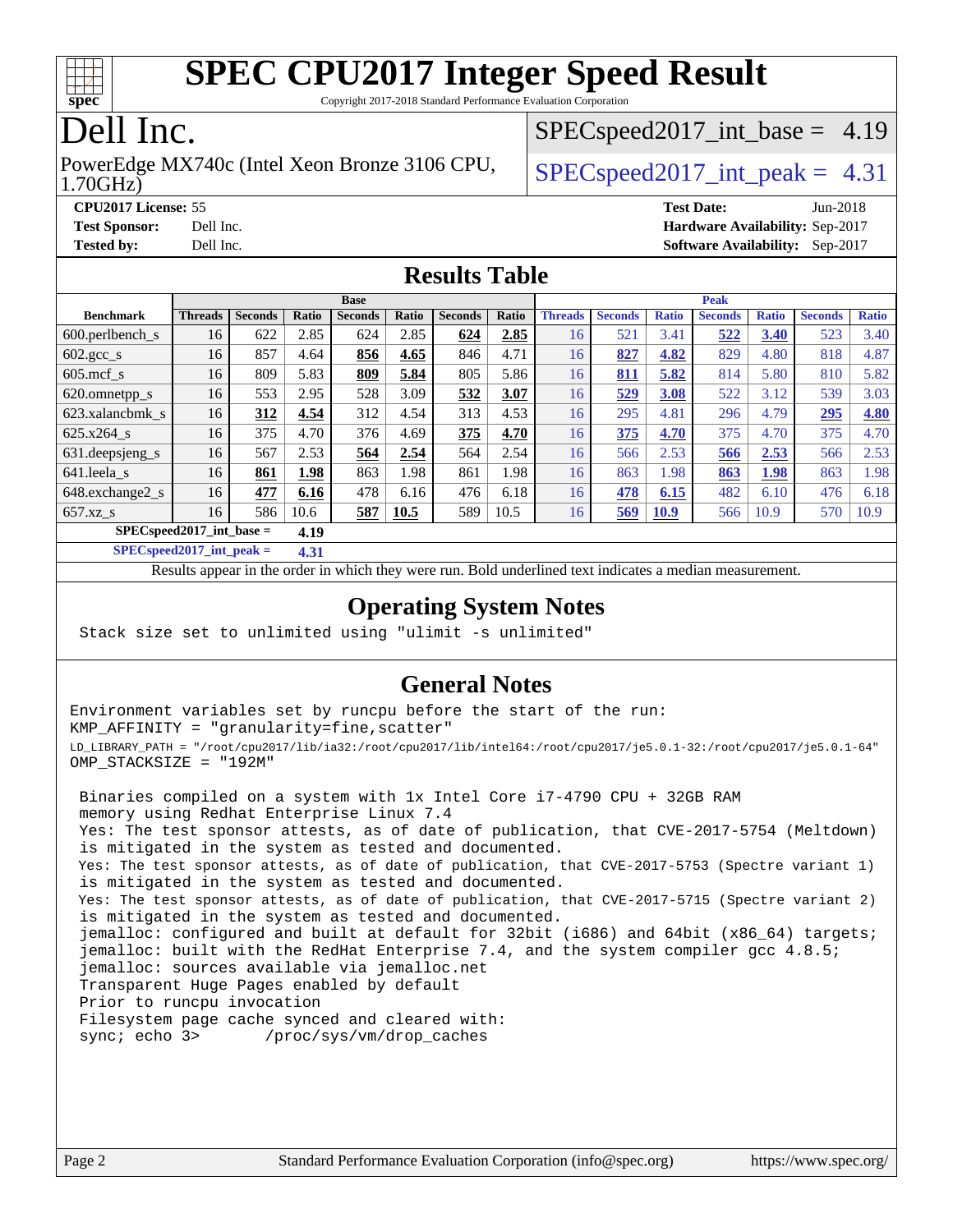

Copyright 2017-2018 Standard Performance Evaluation Corporation

Dell Inc.<br>PowerEdge MX740c (Intel Xeon Bronze 3106 CPU, 1.70GHz)

[SPECspeed2017\\_int\\_base =](http://www.spec.org/auto/cpu2017/Docs/result-fields.html#SPECspeed2017intbase) 4.19

**[Test Sponsor:](http://www.spec.org/auto/cpu2017/Docs/result-fields.html#TestSponsor)** Dell Inc. **[Hardware Availability:](http://www.spec.org/auto/cpu2017/Docs/result-fields.html#HardwareAvailability)** Sep-2017 **[Tested by:](http://www.spec.org/auto/cpu2017/Docs/result-fields.html#Testedby)** Dell Inc. **[Software Availability:](http://www.spec.org/auto/cpu2017/Docs/result-fields.html#SoftwareAvailability)** Sep-2017

 $SPEC speed2017\_int\_peak = 4.31$ **[CPU2017 License:](http://www.spec.org/auto/cpu2017/Docs/result-fields.html#CPU2017License)** 55 **[Test Date:](http://www.spec.org/auto/cpu2017/Docs/result-fields.html#TestDate)** Jun-2018

**[Platform Notes](http://www.spec.org/auto/cpu2017/Docs/result-fields.html#PlatformNotes)**

|                                                     | T RAMANI TAARS                                                                     |                       |  |  |  |  |  |
|-----------------------------------------------------|------------------------------------------------------------------------------------|-----------------------|--|--|--|--|--|
| BIOS settings:                                      |                                                                                    |                       |  |  |  |  |  |
| Sub NUMA Cluster Disabled                           |                                                                                    |                       |  |  |  |  |  |
| Virtualization Technology Disabled                  |                                                                                    |                       |  |  |  |  |  |
| System Profile set to Custom                        |                                                                                    |                       |  |  |  |  |  |
| CPU Performance set to Maximum Performance          |                                                                                    |                       |  |  |  |  |  |
| C States set to Autonomous                          |                                                                                    |                       |  |  |  |  |  |
| C1E Disabled                                        |                                                                                    |                       |  |  |  |  |  |
| Uncore Frequency set to Dynamic                     |                                                                                    |                       |  |  |  |  |  |
| Energy Efficiency Policy set to Performance         |                                                                                    |                       |  |  |  |  |  |
| Memory Patrol Scrub Disabled                        |                                                                                    |                       |  |  |  |  |  |
| CPU Interconnect Bus Link Power Management Disabled |                                                                                    |                       |  |  |  |  |  |
| PCI ASPM L1 Link Power Management Disabled          |                                                                                    |                       |  |  |  |  |  |
| Sysinfo program /root/cpu2017/bin/sysinfo           |                                                                                    |                       |  |  |  |  |  |
|                                                     | Rev: r5797 of 2017-06-14 96c45e4568ad54c135fd618bcc091c0f                          |                       |  |  |  |  |  |
| running on linux-kuth Tue Jun 5 14:18:33 2018       |                                                                                    |                       |  |  |  |  |  |
|                                                     |                                                                                    |                       |  |  |  |  |  |
|                                                     | SUT (System Under Test) info as seen by some common utilities.                     |                       |  |  |  |  |  |
| For more information on this section, see           | https://www.spec.org/cpu2017/Docs/config.html#sysinfo                              |                       |  |  |  |  |  |
|                                                     |                                                                                    |                       |  |  |  |  |  |
| From /proc/cpuinfo                                  |                                                                                    |                       |  |  |  |  |  |
|                                                     | model name: Intel(R) Xeon(R) Bronze 3106 CPU @ 1.70GHz                             |                       |  |  |  |  |  |
| 2 "physical id"s (chips)                            |                                                                                    |                       |  |  |  |  |  |
| 16 "processors"                                     |                                                                                    |                       |  |  |  |  |  |
|                                                     | cores, siblings (Caution: counting these is hw and system dependent. The following |                       |  |  |  |  |  |
|                                                     | excerpts from /proc/cpuinfo might not be reliable. Use with caution.)              |                       |  |  |  |  |  |
| cpu cores : 8                                       |                                                                                    |                       |  |  |  |  |  |
| siblings : 8                                        |                                                                                    |                       |  |  |  |  |  |
| physical 0: cores 0 1 2 3 4 5 6 7                   |                                                                                    |                       |  |  |  |  |  |
| physical 1: cores 0 1 2 3 4 5 6 7                   |                                                                                    |                       |  |  |  |  |  |
|                                                     |                                                                                    |                       |  |  |  |  |  |
| From 1scpu:<br>Architecture:                        |                                                                                    |                       |  |  |  |  |  |
|                                                     | $x86\_64$                                                                          |                       |  |  |  |  |  |
| CPU op-mode(s): $32-bit, 64-bit$<br>Byte Order:     | Little Endian                                                                      |                       |  |  |  |  |  |
| CPU(s):                                             | 16                                                                                 |                       |  |  |  |  |  |
| On-line CPU(s) list: $0-15$                         |                                                                                    |                       |  |  |  |  |  |
| Thread(s) per core:                                 | $\mathbf{1}$                                                                       |                       |  |  |  |  |  |
| $Core(s)$ per socket:                               | 8                                                                                  |                       |  |  |  |  |  |
| Socket(s):                                          | $\overline{2}$                                                                     |                       |  |  |  |  |  |
| NUMA $node(s)$ :                                    | 2                                                                                  |                       |  |  |  |  |  |
| Vendor ID:                                          | GenuineIntel                                                                       |                       |  |  |  |  |  |
| CPU family:                                         | 6                                                                                  |                       |  |  |  |  |  |
| Model:                                              | 85                                                                                 |                       |  |  |  |  |  |
| Model name:                                         | Intel(R) Xeon(R) Bronze 3106 CPU @ 1.70GHz                                         |                       |  |  |  |  |  |
| Stepping:                                           | 4                                                                                  |                       |  |  |  |  |  |
| CPU MHz:                                            | 1696.006                                                                           |                       |  |  |  |  |  |
|                                                     |                                                                                    |                       |  |  |  |  |  |
|                                                     | (Continued on next page)                                                           |                       |  |  |  |  |  |
| Page 3                                              | Standard Performance Evaluation Corporation (info@spec.org)                        | https://www.spec.org/ |  |  |  |  |  |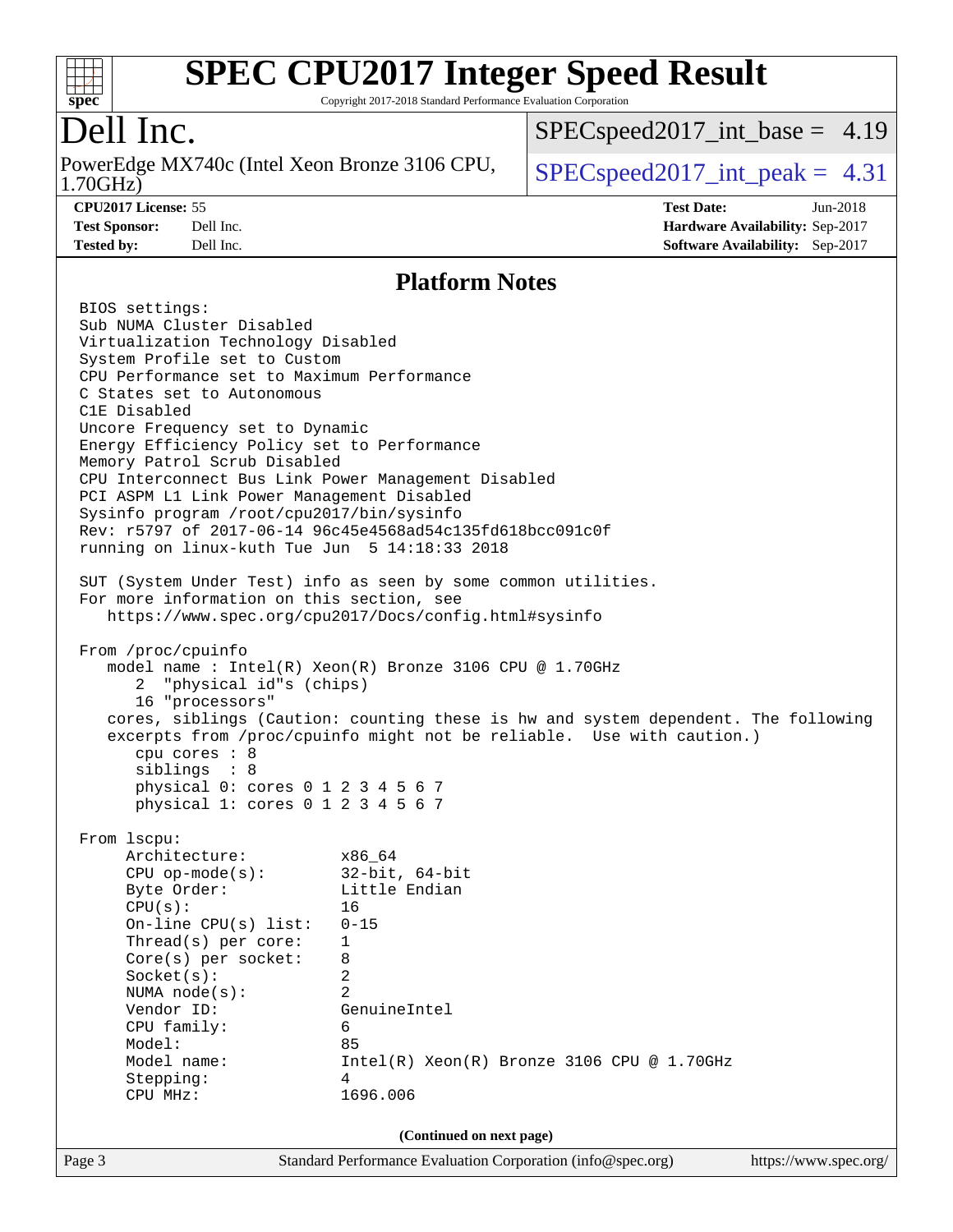

Copyright 2017-2018 Standard Performance Evaluation Corporation

### Dell Inc.

1.70GHz) PowerEdge MX740c (Intel Xeon Bronze 3106 CPU,  $SPEC speed2017\_int\_peak = 4.31$ 

[SPECspeed2017\\_int\\_base =](http://www.spec.org/auto/cpu2017/Docs/result-fields.html#SPECspeed2017intbase) 4.19

**[Tested by:](http://www.spec.org/auto/cpu2017/Docs/result-fields.html#Testedby)** Dell Inc. **[Software Availability:](http://www.spec.org/auto/cpu2017/Docs/result-fields.html#SoftwareAvailability)** Sep-2017

**[CPU2017 License:](http://www.spec.org/auto/cpu2017/Docs/result-fields.html#CPU2017License)** 55 **[Test Date:](http://www.spec.org/auto/cpu2017/Docs/result-fields.html#TestDate)** Jun-2018 **[Test Sponsor:](http://www.spec.org/auto/cpu2017/Docs/result-fields.html#TestSponsor)** Dell Inc. **[Hardware Availability:](http://www.spec.org/auto/cpu2017/Docs/result-fields.html#HardwareAvailability)** Sep-2017

#### **[Platform Notes \(Continued\)](http://www.spec.org/auto/cpu2017/Docs/result-fields.html#PlatformNotes)**

| BogoMIPS:<br>3392.01<br>Virtualization:<br>$VT - x$<br>L1d cache:<br>32K<br>Lli cache:<br>32K<br>1024K<br>$L2$ cache:<br>L3 cache:<br>11264K<br>0, 2, 4, 6, 8, 10, 12, 14<br>NUMA $node0$ $CPU(s):$<br>1, 3, 5, 7, 9, 11, 13, 15<br>NUMA nodel CPU(s):<br>Flags:<br>fpu vme de pse tsc msr pae mce cx8 apic sep mtrr pge mca cmov<br>pat pse36 clflush dts acpi mmx fxsr sse sse2 ss ht tm pbe syscall nx pdpelgb rdtscp<br>lm constant_tsc art arch_perfmon pebs bts rep_good nopl xtopology nonstop_tsc<br>aperfmperf eagerfpu pni pclmulqdq dtes64 monitor ds_cpl vmx smx est tm2 ssse3 sdbg<br>fma cx16 xtpr pdcm pcid dca sse4_1 sse4_2 x2apic movbe popcnt tsc_deadline_timer aes<br>xsave avx f16c rdrand lahf_lm abm 3dnowprefetch arat epb invpcid_single pln pts<br>dtherm intel_pt rsb_ctxsw spec_ctrl retpoline kaiser tpr_shadow vnmi flexpriority<br>ept vpid fsgsbase tsc_adjust bmil hle avx2 smep bmi2 erms invpcid rtm cqm mpx<br>avx512f avx512dq rdseed adx smap clflushopt clwb avx512cd avx512bw avx512vl xsaveopt<br>xsavec xgetbv1 cqm_llc cqm_occup_llc pku ospke |
|--------------------------------------------------------------------------------------------------------------------------------------------------------------------------------------------------------------------------------------------------------------------------------------------------------------------------------------------------------------------------------------------------------------------------------------------------------------------------------------------------------------------------------------------------------------------------------------------------------------------------------------------------------------------------------------------------------------------------------------------------------------------------------------------------------------------------------------------------------------------------------------------------------------------------------------------------------------------------------------------------------------------------------------------------------------------------------------------|
| /proc/cpuinfo cache data<br>cache size : $11264$ KB                                                                                                                                                                                                                                                                                                                                                                                                                                                                                                                                                                                                                                                                                                                                                                                                                                                                                                                                                                                                                                        |
| From numactl --hardware WARNING: a numactl 'node' might or might not correspond to a<br>physical chip.<br>$available: 2 nodes (0-1)$<br>node 0 cpus: 0 2 4 6 8 10 12 14<br>node 0 size: 95354 MB<br>node 0 free: 94987 MB<br>node 1 cpus: 1 3 5 7 9 11 13 15<br>node 1 size: 96749 MB<br>node 1 free: 96367 MB<br>node distances:<br>node 0<br>$\overline{\phantom{1}}$<br>0: 10 21<br>1:<br>21 10                                                                                                                                                                                                                                                                                                                                                                                                                                                                                                                                                                                                                                                                                         |
| From /proc/meminfo<br>MemTotal:<br>196715324 kB<br>HugePages_Total:<br>0<br>Hugepagesize:<br>2048 kB                                                                                                                                                                                                                                                                                                                                                                                                                                                                                                                                                                                                                                                                                                                                                                                                                                                                                                                                                                                       |
| /usr/bin/lsb_release -d<br>SUSE Linux Enterprise Server 12 SP3                                                                                                                                                                                                                                                                                                                                                                                                                                                                                                                                                                                                                                                                                                                                                                                                                                                                                                                                                                                                                             |
| From /etc/*release* /etc/*version*<br>SuSE-release:<br>SUSE Linux Enterprise Server 12 (x86_64)                                                                                                                                                                                                                                                                                                                                                                                                                                                                                                                                                                                                                                                                                                                                                                                                                                                                                                                                                                                            |

**(Continued on next page)**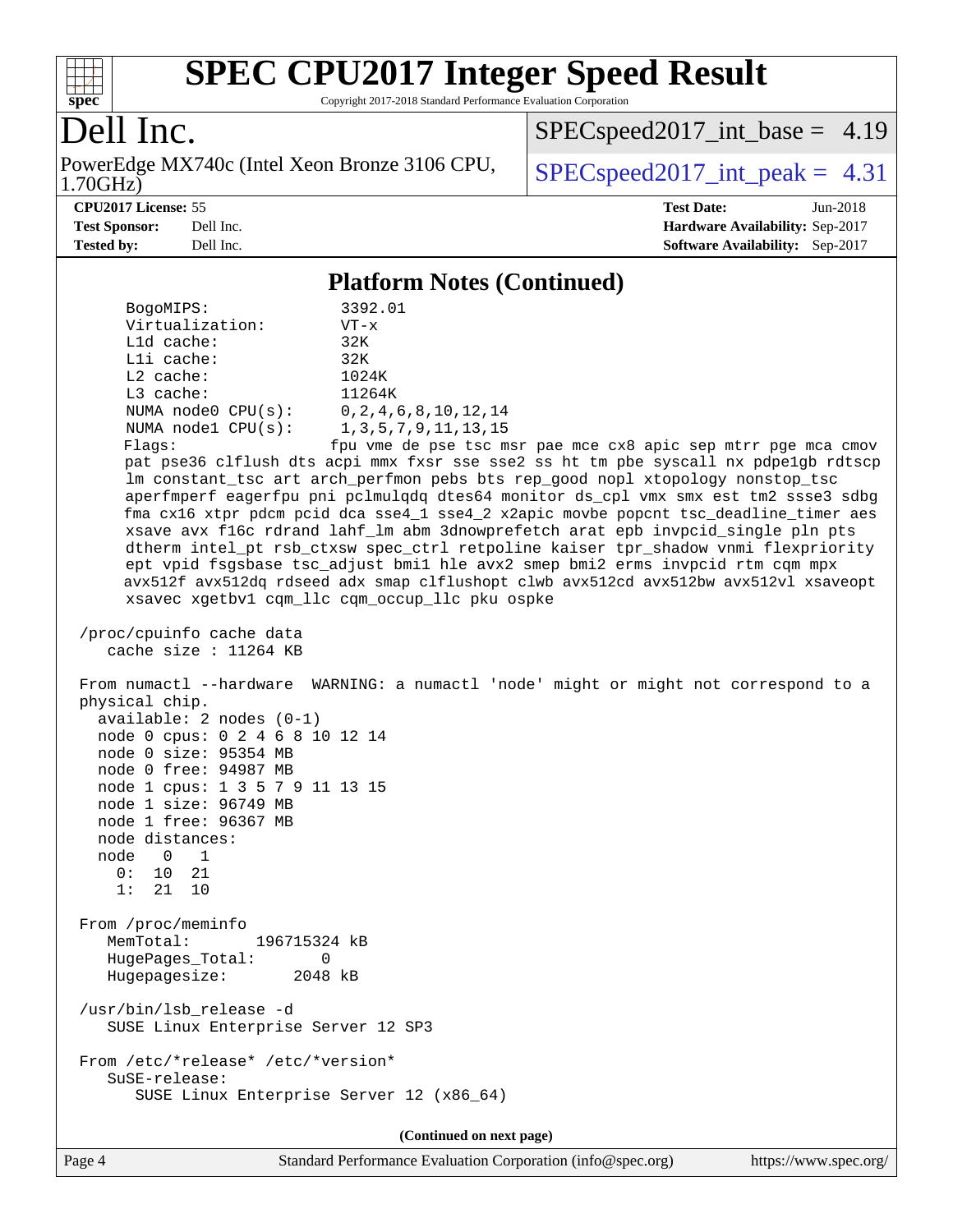#### $+\ +$ **[spec](http://www.spec.org/)**

# **[SPEC CPU2017 Integer Speed Result](http://www.spec.org/auto/cpu2017/Docs/result-fields.html#SPECCPU2017IntegerSpeedResult)**

Copyright 2017-2018 Standard Performance Evaluation Corporation

## Dell Inc.

1.70GHz) PowerEdge MX740c (Intel Xeon Bronze 3106 CPU,  $\big|$  [SPECspeed2017\\_int\\_peak =](http://www.spec.org/auto/cpu2017/Docs/result-fields.html#SPECspeed2017intpeak) 4.31

 $SPECspeed2017\_int\_base = 4.19$ 

**[CPU2017 License:](http://www.spec.org/auto/cpu2017/Docs/result-fields.html#CPU2017License)** 55 **[Test Date:](http://www.spec.org/auto/cpu2017/Docs/result-fields.html#TestDate)** Jun-2018 **[Test Sponsor:](http://www.spec.org/auto/cpu2017/Docs/result-fields.html#TestSponsor)** Dell Inc. **[Hardware Availability:](http://www.spec.org/auto/cpu2017/Docs/result-fields.html#HardwareAvailability)** Sep-2017 **[Tested by:](http://www.spec.org/auto/cpu2017/Docs/result-fields.html#Testedby)** Dell Inc. **[Software Availability:](http://www.spec.org/auto/cpu2017/Docs/result-fields.html#SoftwareAvailability)** Sep-2017

#### **[Platform Notes \(Continued\)](http://www.spec.org/auto/cpu2017/Docs/result-fields.html#PlatformNotes)**

 VERSION = 12 PATCHLEVEL = 3 # This file is deprecated and will be removed in a future service pack or release. # Please check /etc/os-release for details about this release. os-release: NAME="SLES" VERSION="12-SP3" VERSION\_ID="12.3" PRETTY\_NAME="SUSE Linux Enterprise Server 12 SP3" ID="sles" ANSI\_COLOR="0;32" CPE\_NAME="cpe:/o:suse:sles:12:sp3" uname -a: Linux linux-kuth 4.4.114-94.11-default #1 SMP Thu Feb 1 19:28:26 UTC 2018 (4309ff9) x86\_64 x86\_64 x86\_64 GNU/Linux run-level 3 Jun 5 14:17 SPEC is set to: /root/cpu2017 Filesystem Type Size Used Avail Use% Mounted on /dev/sda2 xfs 890G 18G 873G 2% / Additional information from dmidecode follows. WARNING: Use caution when you interpret this section. The 'dmidecode' program reads system data which is "intended to allow hardware to be accurately determined", but the intent may not be met, as there are frequent changes to hardware, firmware, and the "DMTF SMBIOS" standard. BIOS Dell Inc. 0.4.4 05/22/2018 Memory: 12x 00AD063200AD HMA82GR7AFR8N-VK 16 GB 2 rank 2666, configured at 2133 12x Not Specified Not Specified (End of data from sysinfo program) **[Compiler Version Notes](http://www.spec.org/auto/cpu2017/Docs/result-fields.html#CompilerVersionNotes)** ============================================================================== CC 600.perlbench\_s(base) 602.gcc\_s(base) 605.mcf\_s(base) 625.x264\_s(base, peak) 657.xz\_s(base) ----------------------------------------------------------------------------- icc (ICC) 18.0.0 20170811 Copyright (C) 1985-2017 Intel Corporation. All rights reserved. ------------------------------------------------------------------------------ ============================================================================== CC 600.perlbench s(peak) 602.gcc s(peak) 605.mcf s(peak) 657.xz s(peak)

**(Continued on next page)**

Page 5 Standard Performance Evaluation Corporation [\(info@spec.org\)](mailto:info@spec.org) <https://www.spec.org/>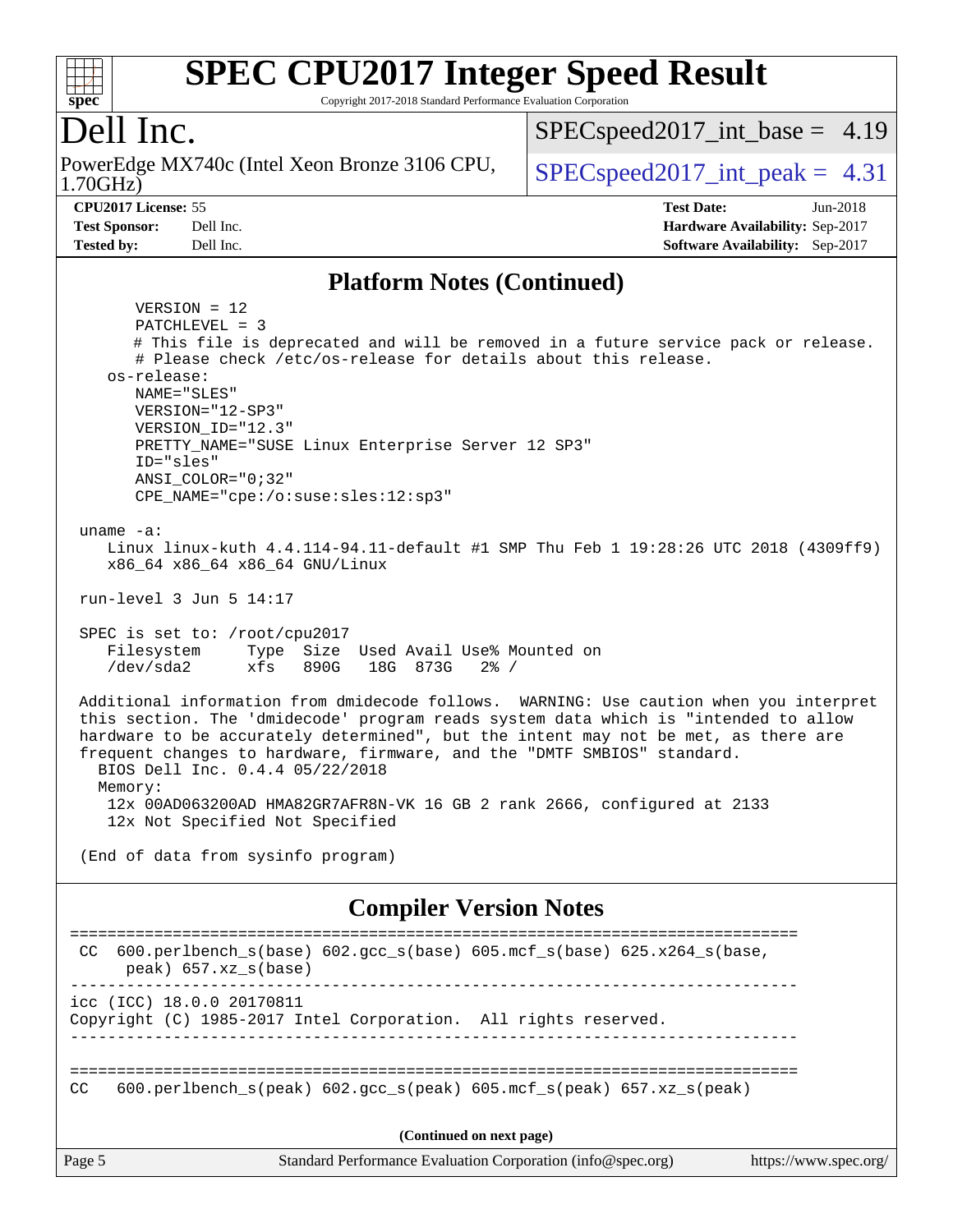

Copyright 2017-2018 Standard Performance Evaluation Corporation

#### ell Inc.

1.70GHz) PowerEdge MX740c (Intel Xeon Bronze 3106 CPU,  $SPEC speed2017\_int\_peak = 4.31$ 

[SPECspeed2017\\_int\\_base =](http://www.spec.org/auto/cpu2017/Docs/result-fields.html#SPECspeed2017intbase) 4.19

| <b>Test Sponsor:</b> | Dell Inc |
|----------------------|----------|
| Tested by:           | Dell Inc |

**[CPU2017 License:](http://www.spec.org/auto/cpu2017/Docs/result-fields.html#CPU2017License)** 55 **[Test Date:](http://www.spec.org/auto/cpu2017/Docs/result-fields.html#TestDate)** Jun-2018 **[Hardware Availability:](http://www.spec.org/auto/cpu2017/Docs/result-fields.html#HardwareAvailability)** Sep-2017 **[Software Availability:](http://www.spec.org/auto/cpu2017/Docs/result-fields.html#SoftwareAvailability)** Sep-2017

#### **[Compiler Version Notes \(Continued\)](http://www.spec.org/auto/cpu2017/Docs/result-fields.html#CompilerVersionNotes)**

| icc (ICC) 18.0.0 20170811<br>Copyright (C) 1985-2017 Intel Corporation. All rights reserved.                         |  |  |  |  |  |  |  |
|----------------------------------------------------------------------------------------------------------------------|--|--|--|--|--|--|--|
| CXXC 620.omnetpp $s(base)$ 623.xalancbmk $s(base)$ 631.deepsjeng $s(base)$<br>$641.$ leela $s$ (base)                |  |  |  |  |  |  |  |
| icpc (ICC) 18.0.0 20170811<br>Copyright (C) 1985-2017 Intel Corporation. All rights reserved.                        |  |  |  |  |  |  |  |
| CXXC 620.omnetpp $s(\text{peak})$ 623.xalancbmk $s(\text{peak})$ 631.deepsjeng $s(\text{peak})$<br>641.leela_s(peak) |  |  |  |  |  |  |  |
| icpc (ICC) 18.0.0 20170811<br>Copyright (C) 1985-2017 Intel Corporation. All rights reserved.                        |  |  |  |  |  |  |  |
| FC 648. exchange2 s(base, peak)                                                                                      |  |  |  |  |  |  |  |
| ifort (IFORT) 18.0.0 20170811<br>Copyright (C) 1985-2017 Intel Corporation. All rights reserved.                     |  |  |  |  |  |  |  |

#### **[Base Compiler Invocation](http://www.spec.org/auto/cpu2017/Docs/result-fields.html#BaseCompilerInvocation)**

[C benchmarks](http://www.spec.org/auto/cpu2017/Docs/result-fields.html#Cbenchmarks): [icc](http://www.spec.org/cpu2017/results/res2018q3/cpu2017-20180820-08593.flags.html#user_CCbase_intel_icc_18.0_66fc1ee009f7361af1fbd72ca7dcefbb700085f36577c54f309893dd4ec40d12360134090235512931783d35fd58c0460139e722d5067c5574d8eaf2b3e37e92)

[C++ benchmarks:](http://www.spec.org/auto/cpu2017/Docs/result-fields.html#CXXbenchmarks) [icpc](http://www.spec.org/cpu2017/results/res2018q3/cpu2017-20180820-08593.flags.html#user_CXXbase_intel_icpc_18.0_c510b6838c7f56d33e37e94d029a35b4a7bccf4766a728ee175e80a419847e808290a9b78be685c44ab727ea267ec2f070ec5dc83b407c0218cded6866a35d07)

[Fortran benchmarks](http://www.spec.org/auto/cpu2017/Docs/result-fields.html#Fortranbenchmarks): [ifort](http://www.spec.org/cpu2017/results/res2018q3/cpu2017-20180820-08593.flags.html#user_FCbase_intel_ifort_18.0_8111460550e3ca792625aed983ce982f94888b8b503583aa7ba2b8303487b4d8a21a13e7191a45c5fd58ff318f48f9492884d4413fa793fd88dd292cad7027ca)

## **[Base Portability Flags](http://www.spec.org/auto/cpu2017/Docs/result-fields.html#BasePortabilityFlags)**

 600.perlbench\_s: [-DSPEC\\_LP64](http://www.spec.org/cpu2017/results/res2018q3/cpu2017-20180820-08593.flags.html#b600.perlbench_s_basePORTABILITY_DSPEC_LP64) [-DSPEC\\_LINUX\\_X64](http://www.spec.org/cpu2017/results/res2018q3/cpu2017-20180820-08593.flags.html#b600.perlbench_s_baseCPORTABILITY_DSPEC_LINUX_X64) 602.gcc\_s: [-DSPEC\\_LP64](http://www.spec.org/cpu2017/results/res2018q3/cpu2017-20180820-08593.flags.html#suite_basePORTABILITY602_gcc_s_DSPEC_LP64)

**(Continued on next page)**

Page 6 Standard Performance Evaluation Corporation [\(info@spec.org\)](mailto:info@spec.org) <https://www.spec.org/>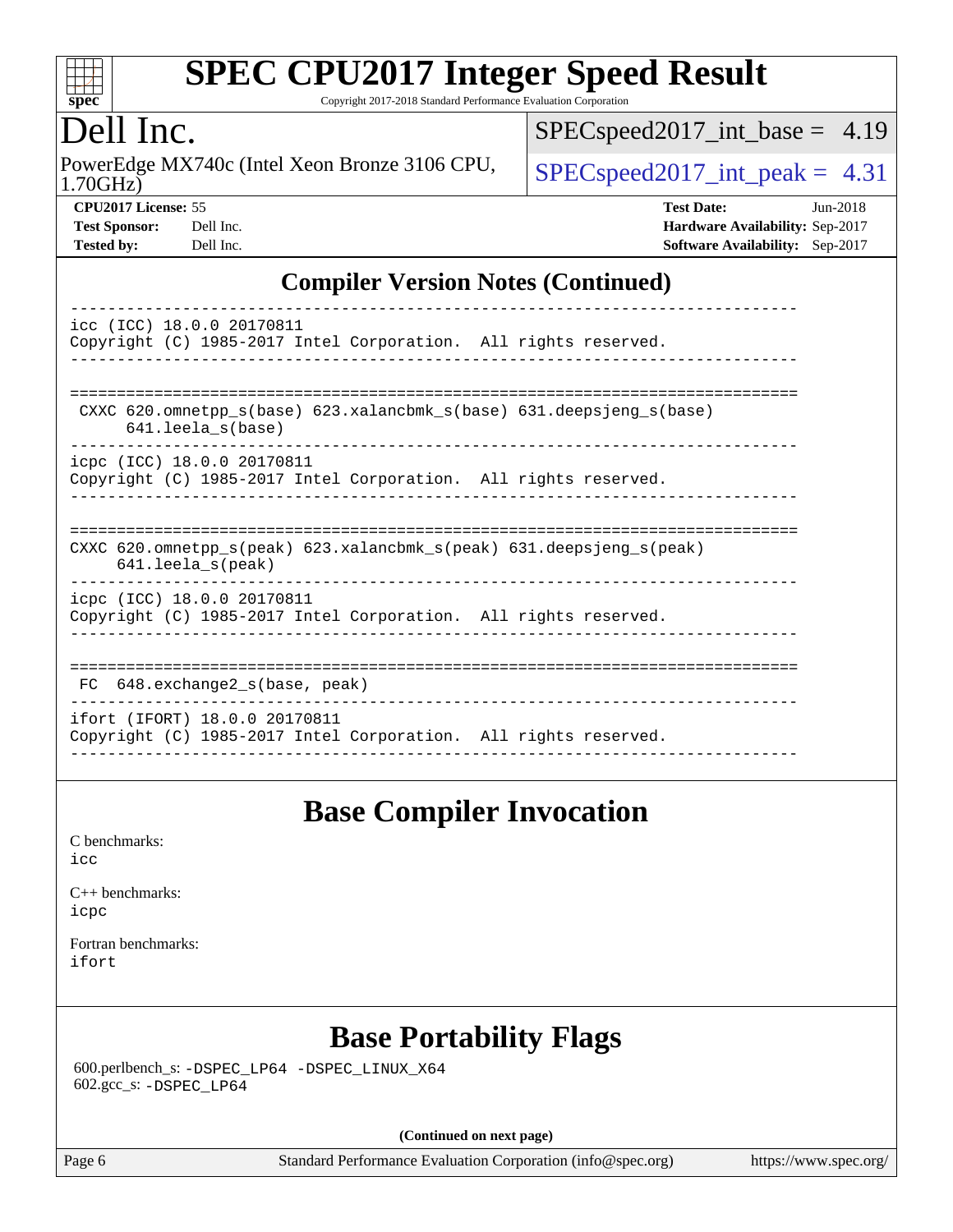

Copyright 2017-2018 Standard Performance Evaluation Corporation

### Dell Inc.

1.70GHz) PowerEdge MX740c (Intel Xeon Bronze 3106 CPU,  $\big|$  [SPECspeed2017\\_int\\_peak =](http://www.spec.org/auto/cpu2017/Docs/result-fields.html#SPECspeed2017intpeak) 4.31

 $SPECspeed2017\_int\_base = 4.19$ 

**[CPU2017 License:](http://www.spec.org/auto/cpu2017/Docs/result-fields.html#CPU2017License)** 55 **[Test Date:](http://www.spec.org/auto/cpu2017/Docs/result-fields.html#TestDate)** Jun-2018 **[Test Sponsor:](http://www.spec.org/auto/cpu2017/Docs/result-fields.html#TestSponsor)** Dell Inc. **[Hardware Availability:](http://www.spec.org/auto/cpu2017/Docs/result-fields.html#HardwareAvailability)** Sep-2017 **[Tested by:](http://www.spec.org/auto/cpu2017/Docs/result-fields.html#Testedby)** Dell Inc. **[Software Availability:](http://www.spec.org/auto/cpu2017/Docs/result-fields.html#SoftwareAvailability)** Sep-2017

## **[Base Portability Flags \(Continued\)](http://www.spec.org/auto/cpu2017/Docs/result-fields.html#BasePortabilityFlags)**

 605.mcf\_s: [-DSPEC\\_LP64](http://www.spec.org/cpu2017/results/res2018q3/cpu2017-20180820-08593.flags.html#suite_basePORTABILITY605_mcf_s_DSPEC_LP64) 620.omnetpp\_s: [-DSPEC\\_LP64](http://www.spec.org/cpu2017/results/res2018q3/cpu2017-20180820-08593.flags.html#suite_basePORTABILITY620_omnetpp_s_DSPEC_LP64) 623.xalancbmk\_s: [-DSPEC\\_LP64](http://www.spec.org/cpu2017/results/res2018q3/cpu2017-20180820-08593.flags.html#suite_basePORTABILITY623_xalancbmk_s_DSPEC_LP64) [-DSPEC\\_LINUX](http://www.spec.org/cpu2017/results/res2018q3/cpu2017-20180820-08593.flags.html#b623.xalancbmk_s_baseCXXPORTABILITY_DSPEC_LINUX) 625.x264\_s: [-DSPEC\\_LP64](http://www.spec.org/cpu2017/results/res2018q3/cpu2017-20180820-08593.flags.html#suite_basePORTABILITY625_x264_s_DSPEC_LP64) 631.deepsjeng\_s: [-DSPEC\\_LP64](http://www.spec.org/cpu2017/results/res2018q3/cpu2017-20180820-08593.flags.html#suite_basePORTABILITY631_deepsjeng_s_DSPEC_LP64) 641.leela\_s: [-DSPEC\\_LP64](http://www.spec.org/cpu2017/results/res2018q3/cpu2017-20180820-08593.flags.html#suite_basePORTABILITY641_leela_s_DSPEC_LP64) 648.exchange2\_s: [-DSPEC\\_LP64](http://www.spec.org/cpu2017/results/res2018q3/cpu2017-20180820-08593.flags.html#suite_basePORTABILITY648_exchange2_s_DSPEC_LP64) 657.xz\_s: [-DSPEC\\_LP64](http://www.spec.org/cpu2017/results/res2018q3/cpu2017-20180820-08593.flags.html#suite_basePORTABILITY657_xz_s_DSPEC_LP64)

#### **[Base Optimization Flags](http://www.spec.org/auto/cpu2017/Docs/result-fields.html#BaseOptimizationFlags)**

[C benchmarks](http://www.spec.org/auto/cpu2017/Docs/result-fields.html#Cbenchmarks):

[-Wl,-z,muldefs](http://www.spec.org/cpu2017/results/res2018q3/cpu2017-20180820-08593.flags.html#user_CCbase_link_force_multiple1_b4cbdb97b34bdee9ceefcfe54f4c8ea74255f0b02a4b23e853cdb0e18eb4525ac79b5a88067c842dd0ee6996c24547a27a4b99331201badda8798ef8a743f577) [-xCORE-AVX2](http://www.spec.org/cpu2017/results/res2018q3/cpu2017-20180820-08593.flags.html#user_CCbase_f-xCORE-AVX2) [-ipo](http://www.spec.org/cpu2017/results/res2018q3/cpu2017-20180820-08593.flags.html#user_CCbase_f-ipo) [-O3](http://www.spec.org/cpu2017/results/res2018q3/cpu2017-20180820-08593.flags.html#user_CCbase_f-O3) [-no-prec-div](http://www.spec.org/cpu2017/results/res2018q3/cpu2017-20180820-08593.flags.html#user_CCbase_f-no-prec-div) [-qopt-mem-layout-trans=3](http://www.spec.org/cpu2017/results/res2018q3/cpu2017-20180820-08593.flags.html#user_CCbase_f-qopt-mem-layout-trans_de80db37974c74b1f0e20d883f0b675c88c3b01e9d123adea9b28688d64333345fb62bc4a798493513fdb68f60282f9a726aa07f478b2f7113531aecce732043) [-qopenmp](http://www.spec.org/cpu2017/results/res2018q3/cpu2017-20180820-08593.flags.html#user_CCbase_qopenmp_16be0c44f24f464004c6784a7acb94aca937f053568ce72f94b139a11c7c168634a55f6653758ddd83bcf7b8463e8028bb0b48b77bcddc6b78d5d95bb1df2967) [-DSPEC\\_OPENMP](http://www.spec.org/cpu2017/results/res2018q3/cpu2017-20180820-08593.flags.html#suite_CCbase_DSPEC_OPENMP) [-L/usr/local/je5.0.1-64/lib](http://www.spec.org/cpu2017/results/res2018q3/cpu2017-20180820-08593.flags.html#user_CCbase_jemalloc_link_path64_4b10a636b7bce113509b17f3bd0d6226c5fb2346b9178c2d0232c14f04ab830f976640479e5c33dc2bcbbdad86ecfb6634cbbd4418746f06f368b512fced5394) [-ljemalloc](http://www.spec.org/cpu2017/results/res2018q3/cpu2017-20180820-08593.flags.html#user_CCbase_jemalloc_link_lib_d1249b907c500fa1c0672f44f562e3d0f79738ae9e3c4a9c376d49f265a04b9c99b167ecedbf6711b3085be911c67ff61f150a17b3472be731631ba4d0471706)

 $C_{++}$  benchmarks: [-Wl,-z,muldefs](http://www.spec.org/cpu2017/results/res2018q3/cpu2017-20180820-08593.flags.html#user_CXXbase_link_force_multiple1_b4cbdb97b34bdee9ceefcfe54f4c8ea74255f0b02a4b23e853cdb0e18eb4525ac79b5a88067c842dd0ee6996c24547a27a4b99331201badda8798ef8a743f577) [-xCORE-AVX2](http://www.spec.org/cpu2017/results/res2018q3/cpu2017-20180820-08593.flags.html#user_CXXbase_f-xCORE-AVX2) [-ipo](http://www.spec.org/cpu2017/results/res2018q3/cpu2017-20180820-08593.flags.html#user_CXXbase_f-ipo) [-O3](http://www.spec.org/cpu2017/results/res2018q3/cpu2017-20180820-08593.flags.html#user_CXXbase_f-O3) [-no-prec-div](http://www.spec.org/cpu2017/results/res2018q3/cpu2017-20180820-08593.flags.html#user_CXXbase_f-no-prec-div) [-qopt-mem-layout-trans=3](http://www.spec.org/cpu2017/results/res2018q3/cpu2017-20180820-08593.flags.html#user_CXXbase_f-qopt-mem-layout-trans_de80db37974c74b1f0e20d883f0b675c88c3b01e9d123adea9b28688d64333345fb62bc4a798493513fdb68f60282f9a726aa07f478b2f7113531aecce732043) [-L/usr/local/je5.0.1-64/lib](http://www.spec.org/cpu2017/results/res2018q3/cpu2017-20180820-08593.flags.html#user_CXXbase_jemalloc_link_path64_4b10a636b7bce113509b17f3bd0d6226c5fb2346b9178c2d0232c14f04ab830f976640479e5c33dc2bcbbdad86ecfb6634cbbd4418746f06f368b512fced5394) [-ljemalloc](http://www.spec.org/cpu2017/results/res2018q3/cpu2017-20180820-08593.flags.html#user_CXXbase_jemalloc_link_lib_d1249b907c500fa1c0672f44f562e3d0f79738ae9e3c4a9c376d49f265a04b9c99b167ecedbf6711b3085be911c67ff61f150a17b3472be731631ba4d0471706)

[Fortran benchmarks](http://www.spec.org/auto/cpu2017/Docs/result-fields.html#Fortranbenchmarks):

[-Wl,-z,muldefs](http://www.spec.org/cpu2017/results/res2018q3/cpu2017-20180820-08593.flags.html#user_FCbase_link_force_multiple1_b4cbdb97b34bdee9ceefcfe54f4c8ea74255f0b02a4b23e853cdb0e18eb4525ac79b5a88067c842dd0ee6996c24547a27a4b99331201badda8798ef8a743f577) [-xCORE-AVX2](http://www.spec.org/cpu2017/results/res2018q3/cpu2017-20180820-08593.flags.html#user_FCbase_f-xCORE-AVX2) [-ipo](http://www.spec.org/cpu2017/results/res2018q3/cpu2017-20180820-08593.flags.html#user_FCbase_f-ipo) [-O3](http://www.spec.org/cpu2017/results/res2018q3/cpu2017-20180820-08593.flags.html#user_FCbase_f-O3) [-no-prec-div](http://www.spec.org/cpu2017/results/res2018q3/cpu2017-20180820-08593.flags.html#user_FCbase_f-no-prec-div) [-qopt-mem-layout-trans=3](http://www.spec.org/cpu2017/results/res2018q3/cpu2017-20180820-08593.flags.html#user_FCbase_f-qopt-mem-layout-trans_de80db37974c74b1f0e20d883f0b675c88c3b01e9d123adea9b28688d64333345fb62bc4a798493513fdb68f60282f9a726aa07f478b2f7113531aecce732043) [-nostandard-realloc-lhs](http://www.spec.org/cpu2017/results/res2018q3/cpu2017-20180820-08593.flags.html#user_FCbase_f_2003_std_realloc_82b4557e90729c0f113870c07e44d33d6f5a304b4f63d4c15d2d0f1fab99f5daaed73bdb9275d9ae411527f28b936061aa8b9c8f2d63842963b95c9dd6426b8a) [-align array32byte](http://www.spec.org/cpu2017/results/res2018q3/cpu2017-20180820-08593.flags.html#user_FCbase_align_array32byte_b982fe038af199962ba9a80c053b8342c548c85b40b8e86eb3cc33dee0d7986a4af373ac2d51c3f7cf710a18d62fdce2948f201cd044323541f22fc0fffc51b6) [-L/usr/local/je5.0.1-64/lib](http://www.spec.org/cpu2017/results/res2018q3/cpu2017-20180820-08593.flags.html#user_FCbase_jemalloc_link_path64_4b10a636b7bce113509b17f3bd0d6226c5fb2346b9178c2d0232c14f04ab830f976640479e5c33dc2bcbbdad86ecfb6634cbbd4418746f06f368b512fced5394) [-ljemalloc](http://www.spec.org/cpu2017/results/res2018q3/cpu2017-20180820-08593.flags.html#user_FCbase_jemalloc_link_lib_d1249b907c500fa1c0672f44f562e3d0f79738ae9e3c4a9c376d49f265a04b9c99b167ecedbf6711b3085be911c67ff61f150a17b3472be731631ba4d0471706)

#### **[Base Other Flags](http://www.spec.org/auto/cpu2017/Docs/result-fields.html#BaseOtherFlags)**

[C benchmarks](http://www.spec.org/auto/cpu2017/Docs/result-fields.html#Cbenchmarks):  $-m64 - std= c11$  $-m64 - std= c11$ 

[C++ benchmarks:](http://www.spec.org/auto/cpu2017/Docs/result-fields.html#CXXbenchmarks) [-m64](http://www.spec.org/cpu2017/results/res2018q3/cpu2017-20180820-08593.flags.html#user_CXXbase_intel_intel64_18.0_af43caccfc8ded86e7699f2159af6efc7655f51387b94da716254467f3c01020a5059329e2569e4053f409e7c9202a7efc638f7a6d1ffb3f52dea4a3e31d82ab)

[Fortran benchmarks](http://www.spec.org/auto/cpu2017/Docs/result-fields.html#Fortranbenchmarks): [-m64](http://www.spec.org/cpu2017/results/res2018q3/cpu2017-20180820-08593.flags.html#user_FCbase_intel_intel64_18.0_af43caccfc8ded86e7699f2159af6efc7655f51387b94da716254467f3c01020a5059329e2569e4053f409e7c9202a7efc638f7a6d1ffb3f52dea4a3e31d82ab)

## **[Peak Compiler Invocation](http://www.spec.org/auto/cpu2017/Docs/result-fields.html#PeakCompilerInvocation)**

[C benchmarks:](http://www.spec.org/auto/cpu2017/Docs/result-fields.html#Cbenchmarks) [icc](http://www.spec.org/cpu2017/results/res2018q3/cpu2017-20180820-08593.flags.html#user_CCpeak_intel_icc_18.0_66fc1ee009f7361af1fbd72ca7dcefbb700085f36577c54f309893dd4ec40d12360134090235512931783d35fd58c0460139e722d5067c5574d8eaf2b3e37e92)

**(Continued on next page)**

Page 7 Standard Performance Evaluation Corporation [\(info@spec.org\)](mailto:info@spec.org) <https://www.spec.org/>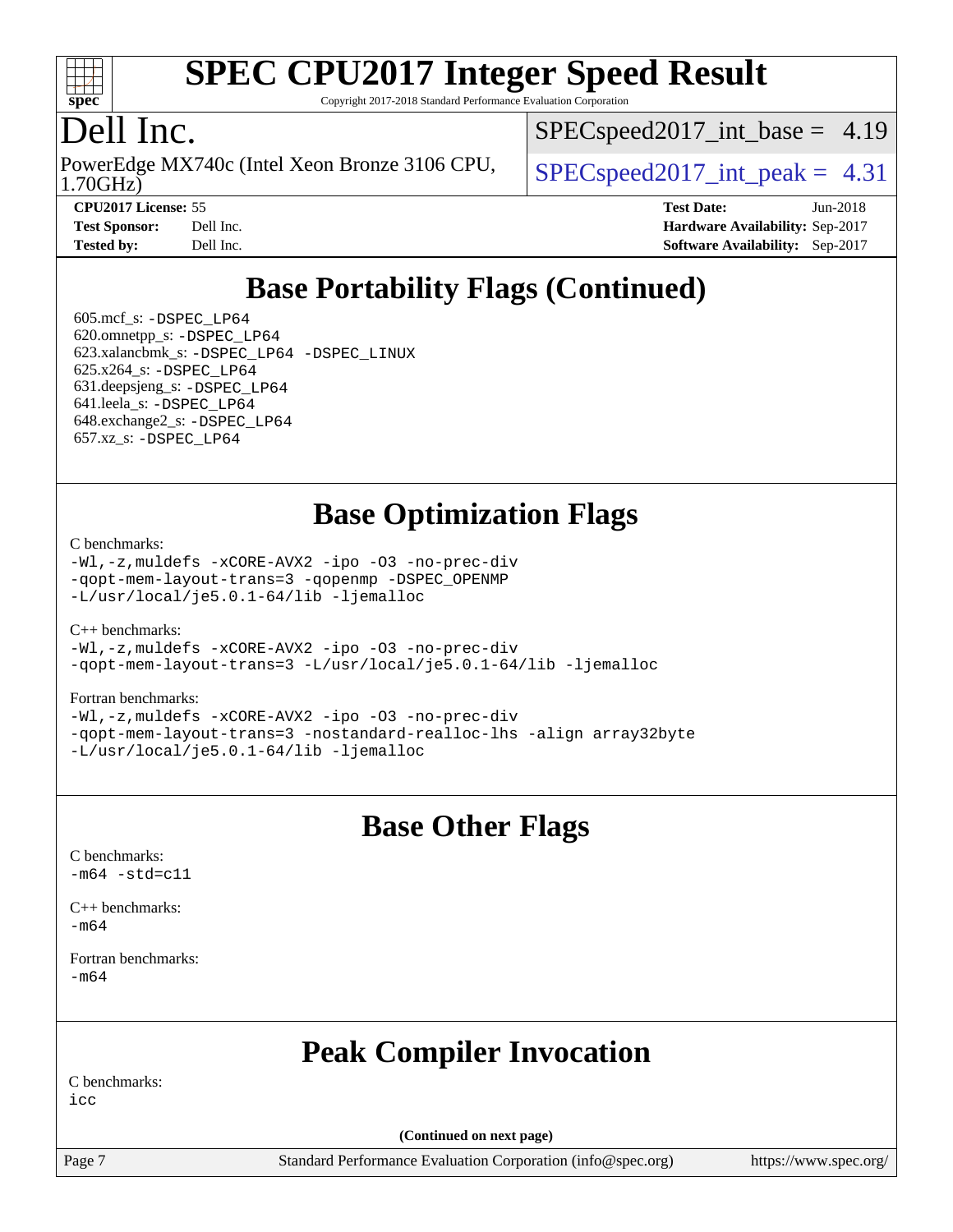

Copyright 2017-2018 Standard Performance Evaluation Corporation

### Dell Inc.

1.70GHz) PowerEdge MX740c (Intel Xeon Bronze 3106 CPU,  $\big|$  [SPECspeed2017\\_int\\_peak =](http://www.spec.org/auto/cpu2017/Docs/result-fields.html#SPECspeed2017intpeak) 4.31

 $SPECspeed2017\_int\_base = 4.19$ 

**[CPU2017 License:](http://www.spec.org/auto/cpu2017/Docs/result-fields.html#CPU2017License)** 55 **[Test Date:](http://www.spec.org/auto/cpu2017/Docs/result-fields.html#TestDate)** Jun-2018

**[Test Sponsor:](http://www.spec.org/auto/cpu2017/Docs/result-fields.html#TestSponsor)** Dell Inc. **[Hardware Availability:](http://www.spec.org/auto/cpu2017/Docs/result-fields.html#HardwareAvailability)** Sep-2017 **[Tested by:](http://www.spec.org/auto/cpu2017/Docs/result-fields.html#Testedby)** Dell Inc. **[Software Availability:](http://www.spec.org/auto/cpu2017/Docs/result-fields.html#SoftwareAvailability)** Sep-2017

## **[Peak Compiler Invocation \(Continued\)](http://www.spec.org/auto/cpu2017/Docs/result-fields.html#PeakCompilerInvocation)**

[C++ benchmarks:](http://www.spec.org/auto/cpu2017/Docs/result-fields.html#CXXbenchmarks) [icpc](http://www.spec.org/cpu2017/results/res2018q3/cpu2017-20180820-08593.flags.html#user_CXXpeak_intel_icpc_18.0_c510b6838c7f56d33e37e94d029a35b4a7bccf4766a728ee175e80a419847e808290a9b78be685c44ab727ea267ec2f070ec5dc83b407c0218cded6866a35d07)

[Fortran benchmarks](http://www.spec.org/auto/cpu2017/Docs/result-fields.html#Fortranbenchmarks): [ifort](http://www.spec.org/cpu2017/results/res2018q3/cpu2017-20180820-08593.flags.html#user_FCpeak_intel_ifort_18.0_8111460550e3ca792625aed983ce982f94888b8b503583aa7ba2b8303487b4d8a21a13e7191a45c5fd58ff318f48f9492884d4413fa793fd88dd292cad7027ca)

#### **[Peak Portability Flags](http://www.spec.org/auto/cpu2017/Docs/result-fields.html#PeakPortabilityFlags)**

 600.perlbench\_s: [-DSPEC\\_LP64](http://www.spec.org/cpu2017/results/res2018q3/cpu2017-20180820-08593.flags.html#b600.perlbench_s_peakPORTABILITY_DSPEC_LP64) [-DSPEC\\_LINUX\\_X64](http://www.spec.org/cpu2017/results/res2018q3/cpu2017-20180820-08593.flags.html#b600.perlbench_s_peakCPORTABILITY_DSPEC_LINUX_X64) 602.gcc\_s: [-DSPEC\\_LP64](http://www.spec.org/cpu2017/results/res2018q3/cpu2017-20180820-08593.flags.html#suite_peakPORTABILITY602_gcc_s_DSPEC_LP64) 605.mcf\_s: [-DSPEC\\_LP64](http://www.spec.org/cpu2017/results/res2018q3/cpu2017-20180820-08593.flags.html#suite_peakPORTABILITY605_mcf_s_DSPEC_LP64) 620.omnetpp\_s: [-DSPEC\\_LP64](http://www.spec.org/cpu2017/results/res2018q3/cpu2017-20180820-08593.flags.html#suite_peakPORTABILITY620_omnetpp_s_DSPEC_LP64) 623.xalancbmk\_s: [-D\\_FILE\\_OFFSET\\_BITS=64](http://www.spec.org/cpu2017/results/res2018q3/cpu2017-20180820-08593.flags.html#user_peakPORTABILITY623_xalancbmk_s_file_offset_bits_64_5ae949a99b284ddf4e95728d47cb0843d81b2eb0e18bdfe74bbf0f61d0b064f4bda2f10ea5eb90e1dcab0e84dbc592acfc5018bc955c18609f94ddb8d550002c) [-DSPEC\\_LINUX](http://www.spec.org/cpu2017/results/res2018q3/cpu2017-20180820-08593.flags.html#b623.xalancbmk_s_peakCXXPORTABILITY_DSPEC_LINUX) 625.x264\_s: [-DSPEC\\_LP64](http://www.spec.org/cpu2017/results/res2018q3/cpu2017-20180820-08593.flags.html#suite_peakPORTABILITY625_x264_s_DSPEC_LP64) 631.deepsjeng\_s: [-DSPEC\\_LP64](http://www.spec.org/cpu2017/results/res2018q3/cpu2017-20180820-08593.flags.html#suite_peakPORTABILITY631_deepsjeng_s_DSPEC_LP64) 641.leela\_s: [-DSPEC\\_LP64](http://www.spec.org/cpu2017/results/res2018q3/cpu2017-20180820-08593.flags.html#suite_peakPORTABILITY641_leela_s_DSPEC_LP64) 648.exchange2\_s: [-DSPEC\\_LP64](http://www.spec.org/cpu2017/results/res2018q3/cpu2017-20180820-08593.flags.html#suite_peakPORTABILITY648_exchange2_s_DSPEC_LP64) 657.xz\_s: [-DSPEC\\_LP64](http://www.spec.org/cpu2017/results/res2018q3/cpu2017-20180820-08593.flags.html#suite_peakPORTABILITY657_xz_s_DSPEC_LP64)

## **[Peak Optimization Flags](http://www.spec.org/auto/cpu2017/Docs/result-fields.html#PeakOptimizationFlags)**

[C benchmarks](http://www.spec.org/auto/cpu2017/Docs/result-fields.html#Cbenchmarks):

 $600.$ perlbench\_s:  $-W1$ ,  $-z$ , muldefs  $-prof-gen(pass 1)$  $-prof-gen(pass 1)$   $-prof-use(pass 2)$  $-prof-use(pass 2)$  [-O2](http://www.spec.org/cpu2017/results/res2018q3/cpu2017-20180820-08593.flags.html#user_peakPASS1_COPTIMIZE600_perlbench_s_f-O2) [-xCORE-AVX2](http://www.spec.org/cpu2017/results/res2018q3/cpu2017-20180820-08593.flags.html#user_peakPASS2_COPTIMIZE600_perlbench_s_f-xCORE-AVX2) [-qopt-mem-layout-trans=3](http://www.spec.org/cpu2017/results/res2018q3/cpu2017-20180820-08593.flags.html#user_peakPASS1_COPTIMIZEPASS2_COPTIMIZE600_perlbench_s_f-qopt-mem-layout-trans_de80db37974c74b1f0e20d883f0b675c88c3b01e9d123adea9b28688d64333345fb62bc4a798493513fdb68f60282f9a726aa07f478b2f7113531aecce732043) [-ipo](http://www.spec.org/cpu2017/results/res2018q3/cpu2017-20180820-08593.flags.html#user_peakPASS2_COPTIMIZE600_perlbench_s_f-ipo) [-O3](http://www.spec.org/cpu2017/results/res2018q3/cpu2017-20180820-08593.flags.html#user_peakPASS2_COPTIMIZE600_perlbench_s_f-O3) [-no-prec-div](http://www.spec.org/cpu2017/results/res2018q3/cpu2017-20180820-08593.flags.html#user_peakPASS2_COPTIMIZE600_perlbench_s_f-no-prec-div) [-DSPEC\\_SUPPRESS\\_OPENMP](http://www.spec.org/cpu2017/results/res2018q3/cpu2017-20180820-08593.flags.html#suite_peakPASS1_COPTIMIZE600_perlbench_s_DSPEC_SUPPRESS_OPENMP) [-qopenmp](http://www.spec.org/cpu2017/results/res2018q3/cpu2017-20180820-08593.flags.html#user_peakPASS2_COPTIMIZE600_perlbench_s_qopenmp_16be0c44f24f464004c6784a7acb94aca937f053568ce72f94b139a11c7c168634a55f6653758ddd83bcf7b8463e8028bb0b48b77bcddc6b78d5d95bb1df2967) [-DSPEC\\_OPENMP](http://www.spec.org/cpu2017/results/res2018q3/cpu2017-20180820-08593.flags.html#suite_peakPASS2_COPTIMIZE600_perlbench_s_DSPEC_OPENMP) [-fno-strict-overflow](http://www.spec.org/cpu2017/results/res2018q3/cpu2017-20180820-08593.flags.html#user_peakEXTRA_OPTIMIZE600_perlbench_s_f-fno-strict-overflow) [-L/usr/local/je5.0.1-64/lib](http://www.spec.org/cpu2017/results/res2018q3/cpu2017-20180820-08593.flags.html#user_peakEXTRA_LIBS600_perlbench_s_jemalloc_link_path64_4b10a636b7bce113509b17f3bd0d6226c5fb2346b9178c2d0232c14f04ab830f976640479e5c33dc2bcbbdad86ecfb6634cbbd4418746f06f368b512fced5394) [-ljemalloc](http://www.spec.org/cpu2017/results/res2018q3/cpu2017-20180820-08593.flags.html#user_peakEXTRA_LIBS600_perlbench_s_jemalloc_link_lib_d1249b907c500fa1c0672f44f562e3d0f79738ae9e3c4a9c376d49f265a04b9c99b167ecedbf6711b3085be911c67ff61f150a17b3472be731631ba4d0471706)

 602.gcc\_s: [-Wl,-z,muldefs](http://www.spec.org/cpu2017/results/res2018q3/cpu2017-20180820-08593.flags.html#user_peakEXTRA_LDFLAGS602_gcc_s_link_force_multiple1_b4cbdb97b34bdee9ceefcfe54f4c8ea74255f0b02a4b23e853cdb0e18eb4525ac79b5a88067c842dd0ee6996c24547a27a4b99331201badda8798ef8a743f577) [-prof-gen](http://www.spec.org/cpu2017/results/res2018q3/cpu2017-20180820-08593.flags.html#user_peakPASS1_CFLAGSPASS1_LDFLAGS602_gcc_s_prof_gen_5aa4926d6013ddb2a31985c654b3eb18169fc0c6952a63635c234f711e6e63dd76e94ad52365559451ec499a2cdb89e4dc58ba4c67ef54ca681ffbe1461d6b36)(pass 1) [-prof-use](http://www.spec.org/cpu2017/results/res2018q3/cpu2017-20180820-08593.flags.html#user_peakPASS2_CFLAGSPASS2_LDFLAGS602_gcc_s_prof_use_1a21ceae95f36a2b53c25747139a6c16ca95bd9def2a207b4f0849963b97e94f5260e30a0c64f4bb623698870e679ca08317ef8150905d41bd88c6f78df73f19)(pass 2) [-O2](http://www.spec.org/cpu2017/results/res2018q3/cpu2017-20180820-08593.flags.html#user_peakPASS1_COPTIMIZE602_gcc_s_f-O2) [-xCORE-AVX2](http://www.spec.org/cpu2017/results/res2018q3/cpu2017-20180820-08593.flags.html#user_peakPASS2_COPTIMIZE602_gcc_s_f-xCORE-AVX2) [-qopt-mem-layout-trans=3](http://www.spec.org/cpu2017/results/res2018q3/cpu2017-20180820-08593.flags.html#user_peakPASS1_COPTIMIZEPASS2_COPTIMIZE602_gcc_s_f-qopt-mem-layout-trans_de80db37974c74b1f0e20d883f0b675c88c3b01e9d123adea9b28688d64333345fb62bc4a798493513fdb68f60282f9a726aa07f478b2f7113531aecce732043) [-ipo](http://www.spec.org/cpu2017/results/res2018q3/cpu2017-20180820-08593.flags.html#user_peakPASS2_COPTIMIZE602_gcc_s_f-ipo) [-O3](http://www.spec.org/cpu2017/results/res2018q3/cpu2017-20180820-08593.flags.html#user_peakPASS2_COPTIMIZE602_gcc_s_f-O3) [-no-prec-div](http://www.spec.org/cpu2017/results/res2018q3/cpu2017-20180820-08593.flags.html#user_peakPASS2_COPTIMIZE602_gcc_s_f-no-prec-div) [-DSPEC\\_SUPPRESS\\_OPENMP](http://www.spec.org/cpu2017/results/res2018q3/cpu2017-20180820-08593.flags.html#suite_peakPASS1_COPTIMIZE602_gcc_s_DSPEC_SUPPRESS_OPENMP) [-qopenmp](http://www.spec.org/cpu2017/results/res2018q3/cpu2017-20180820-08593.flags.html#user_peakPASS2_COPTIMIZE602_gcc_s_qopenmp_16be0c44f24f464004c6784a7acb94aca937f053568ce72f94b139a11c7c168634a55f6653758ddd83bcf7b8463e8028bb0b48b77bcddc6b78d5d95bb1df2967) [-DSPEC\\_OPENMP](http://www.spec.org/cpu2017/results/res2018q3/cpu2017-20180820-08593.flags.html#suite_peakPASS2_COPTIMIZE602_gcc_s_DSPEC_OPENMP) [-L/usr/local/je5.0.1-64/lib](http://www.spec.org/cpu2017/results/res2018q3/cpu2017-20180820-08593.flags.html#user_peakEXTRA_LIBS602_gcc_s_jemalloc_link_path64_4b10a636b7bce113509b17f3bd0d6226c5fb2346b9178c2d0232c14f04ab830f976640479e5c33dc2bcbbdad86ecfb6634cbbd4418746f06f368b512fced5394) [-ljemalloc](http://www.spec.org/cpu2017/results/res2018q3/cpu2017-20180820-08593.flags.html#user_peakEXTRA_LIBS602_gcc_s_jemalloc_link_lib_d1249b907c500fa1c0672f44f562e3d0f79738ae9e3c4a9c376d49f265a04b9c99b167ecedbf6711b3085be911c67ff61f150a17b3472be731631ba4d0471706)

 605.mcf\_s: [-Wl,-z,muldefs](http://www.spec.org/cpu2017/results/res2018q3/cpu2017-20180820-08593.flags.html#user_peakEXTRA_LDFLAGS605_mcf_s_link_force_multiple1_b4cbdb97b34bdee9ceefcfe54f4c8ea74255f0b02a4b23e853cdb0e18eb4525ac79b5a88067c842dd0ee6996c24547a27a4b99331201badda8798ef8a743f577) [-prof-gen](http://www.spec.org/cpu2017/results/res2018q3/cpu2017-20180820-08593.flags.html#user_peakPASS1_CFLAGSPASS1_LDFLAGS605_mcf_s_prof_gen_5aa4926d6013ddb2a31985c654b3eb18169fc0c6952a63635c234f711e6e63dd76e94ad52365559451ec499a2cdb89e4dc58ba4c67ef54ca681ffbe1461d6b36)(pass 1) [-prof-use](http://www.spec.org/cpu2017/results/res2018q3/cpu2017-20180820-08593.flags.html#user_peakPASS2_CFLAGSPASS2_LDFLAGS605_mcf_s_prof_use_1a21ceae95f36a2b53c25747139a6c16ca95bd9def2a207b4f0849963b97e94f5260e30a0c64f4bb623698870e679ca08317ef8150905d41bd88c6f78df73f19)(pass 2) [-ipo](http://www.spec.org/cpu2017/results/res2018q3/cpu2017-20180820-08593.flags.html#user_peakPASS1_COPTIMIZEPASS2_COPTIMIZE605_mcf_s_f-ipo) [-xCORE-AVX2](http://www.spec.org/cpu2017/results/res2018q3/cpu2017-20180820-08593.flags.html#user_peakPASS2_COPTIMIZE605_mcf_s_f-xCORE-AVX2) [-O3](http://www.spec.org/cpu2017/results/res2018q3/cpu2017-20180820-08593.flags.html#user_peakPASS1_COPTIMIZEPASS2_COPTIMIZE605_mcf_s_f-O3) [-no-prec-div](http://www.spec.org/cpu2017/results/res2018q3/cpu2017-20180820-08593.flags.html#user_peakPASS1_COPTIMIZEPASS2_COPTIMIZE605_mcf_s_f-no-prec-div) [-qopt-mem-layout-trans=3](http://www.spec.org/cpu2017/results/res2018q3/cpu2017-20180820-08593.flags.html#user_peakPASS1_COPTIMIZEPASS2_COPTIMIZE605_mcf_s_f-qopt-mem-layout-trans_de80db37974c74b1f0e20d883f0b675c88c3b01e9d123adea9b28688d64333345fb62bc4a798493513fdb68f60282f9a726aa07f478b2f7113531aecce732043) [-DSPEC\\_SUPPRESS\\_OPENMP](http://www.spec.org/cpu2017/results/res2018q3/cpu2017-20180820-08593.flags.html#suite_peakPASS1_COPTIMIZE605_mcf_s_DSPEC_SUPPRESS_OPENMP) [-qopenmp](http://www.spec.org/cpu2017/results/res2018q3/cpu2017-20180820-08593.flags.html#user_peakPASS2_COPTIMIZE605_mcf_s_qopenmp_16be0c44f24f464004c6784a7acb94aca937f053568ce72f94b139a11c7c168634a55f6653758ddd83bcf7b8463e8028bb0b48b77bcddc6b78d5d95bb1df2967) [-DSPEC\\_OPENMP](http://www.spec.org/cpu2017/results/res2018q3/cpu2017-20180820-08593.flags.html#suite_peakPASS2_COPTIMIZE605_mcf_s_DSPEC_OPENMP) [-L/usr/local/je5.0.1-64/lib](http://www.spec.org/cpu2017/results/res2018q3/cpu2017-20180820-08593.flags.html#user_peakEXTRA_LIBS605_mcf_s_jemalloc_link_path64_4b10a636b7bce113509b17f3bd0d6226c5fb2346b9178c2d0232c14f04ab830f976640479e5c33dc2bcbbdad86ecfb6634cbbd4418746f06f368b512fced5394) [-ljemalloc](http://www.spec.org/cpu2017/results/res2018q3/cpu2017-20180820-08593.flags.html#user_peakEXTRA_LIBS605_mcf_s_jemalloc_link_lib_d1249b907c500fa1c0672f44f562e3d0f79738ae9e3c4a9c376d49f265a04b9c99b167ecedbf6711b3085be911c67ff61f150a17b3472be731631ba4d0471706)

**(Continued on next page)**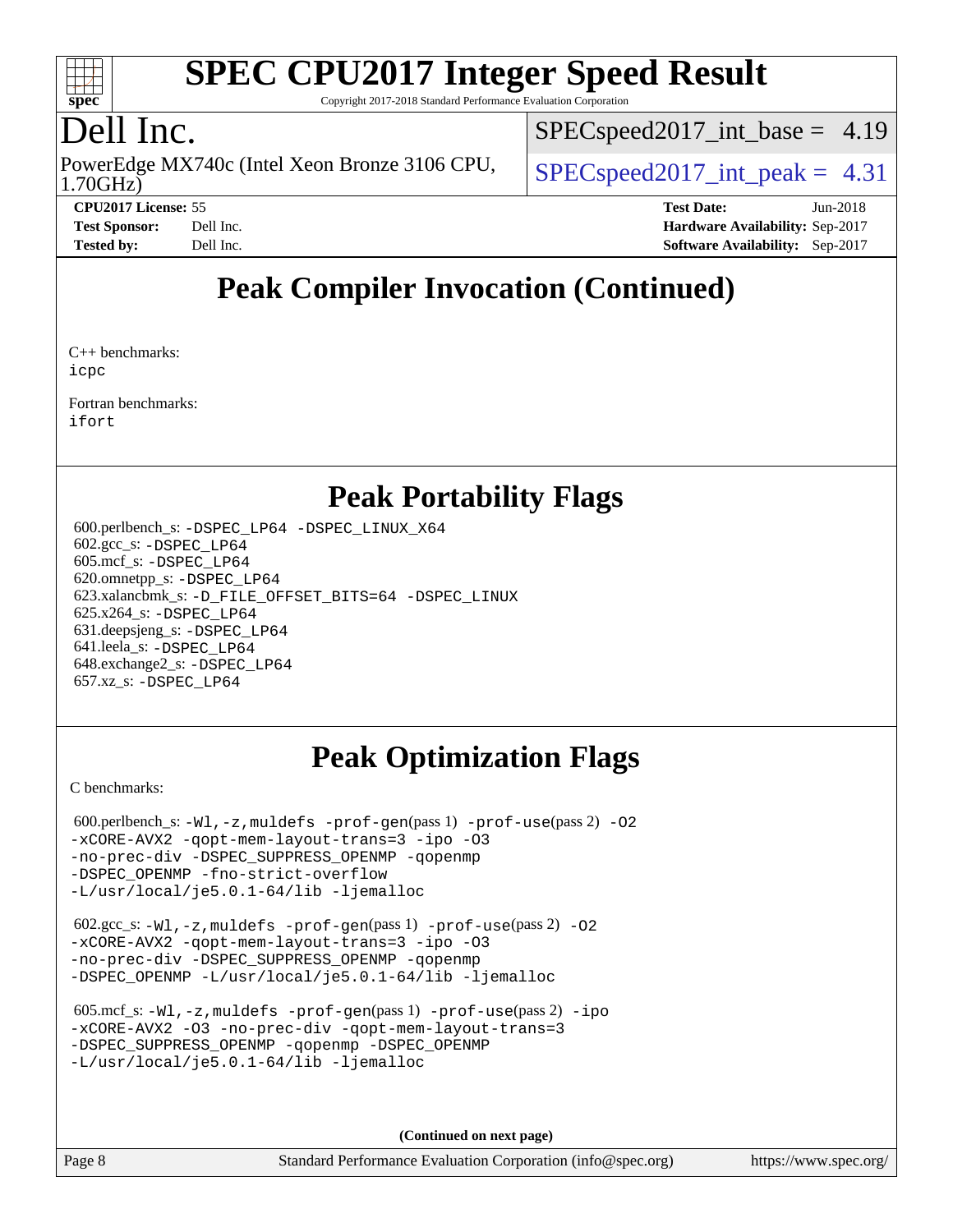

Copyright 2017-2018 Standard Performance Evaluation Corporation

#### Dell Inc.

1.70GHz) PowerEdge MX740c (Intel Xeon Bronze 3106 CPU,  $\big|$  [SPECspeed2017\\_int\\_peak =](http://www.spec.org/auto/cpu2017/Docs/result-fields.html#SPECspeed2017intpeak) 4.31

 $SPECspeed2017\_int\_base = 4.19$ 

**[CPU2017 License:](http://www.spec.org/auto/cpu2017/Docs/result-fields.html#CPU2017License)** 55 **[Test Date:](http://www.spec.org/auto/cpu2017/Docs/result-fields.html#TestDate)** Jun-2018 **[Test Sponsor:](http://www.spec.org/auto/cpu2017/Docs/result-fields.html#TestSponsor)** Dell Inc. **[Hardware Availability:](http://www.spec.org/auto/cpu2017/Docs/result-fields.html#HardwareAvailability)** Sep-2017 **[Tested by:](http://www.spec.org/auto/cpu2017/Docs/result-fields.html#Testedby)** Dell Inc. **[Software Availability:](http://www.spec.org/auto/cpu2017/Docs/result-fields.html#SoftwareAvailability)** Sep-2017

## **[Peak Optimization Flags \(Continued\)](http://www.spec.org/auto/cpu2017/Docs/result-fields.html#PeakOptimizationFlags)**

 625.x264\_s: [-Wl,-z,muldefs](http://www.spec.org/cpu2017/results/res2018q3/cpu2017-20180820-08593.flags.html#user_peakEXTRA_LDFLAGS625_x264_s_link_force_multiple1_b4cbdb97b34bdee9ceefcfe54f4c8ea74255f0b02a4b23e853cdb0e18eb4525ac79b5a88067c842dd0ee6996c24547a27a4b99331201badda8798ef8a743f577) [-xCORE-AVX2](http://www.spec.org/cpu2017/results/res2018q3/cpu2017-20180820-08593.flags.html#user_peakCOPTIMIZE625_x264_s_f-xCORE-AVX2) [-ipo](http://www.spec.org/cpu2017/results/res2018q3/cpu2017-20180820-08593.flags.html#user_peakCOPTIMIZE625_x264_s_f-ipo) [-O3](http://www.spec.org/cpu2017/results/res2018q3/cpu2017-20180820-08593.flags.html#user_peakCOPTIMIZE625_x264_s_f-O3) [-no-prec-div](http://www.spec.org/cpu2017/results/res2018q3/cpu2017-20180820-08593.flags.html#user_peakCOPTIMIZE625_x264_s_f-no-prec-div) [-qopt-mem-layout-trans=3](http://www.spec.org/cpu2017/results/res2018q3/cpu2017-20180820-08593.flags.html#user_peakCOPTIMIZE625_x264_s_f-qopt-mem-layout-trans_de80db37974c74b1f0e20d883f0b675c88c3b01e9d123adea9b28688d64333345fb62bc4a798493513fdb68f60282f9a726aa07f478b2f7113531aecce732043) [-qopenmp](http://www.spec.org/cpu2017/results/res2018q3/cpu2017-20180820-08593.flags.html#user_peakCOPTIMIZE625_x264_s_qopenmp_16be0c44f24f464004c6784a7acb94aca937f053568ce72f94b139a11c7c168634a55f6653758ddd83bcf7b8463e8028bb0b48b77bcddc6b78d5d95bb1df2967) [-DSPEC\\_OPENMP](http://www.spec.org/cpu2017/results/res2018q3/cpu2017-20180820-08593.flags.html#suite_peakCOPTIMIZE625_x264_s_DSPEC_OPENMP) [-L/usr/local/je5.0.1-64/lib](http://www.spec.org/cpu2017/results/res2018q3/cpu2017-20180820-08593.flags.html#user_peakEXTRA_LIBS625_x264_s_jemalloc_link_path64_4b10a636b7bce113509b17f3bd0d6226c5fb2346b9178c2d0232c14f04ab830f976640479e5c33dc2bcbbdad86ecfb6634cbbd4418746f06f368b512fced5394) [-ljemalloc](http://www.spec.org/cpu2017/results/res2018q3/cpu2017-20180820-08593.flags.html#user_peakEXTRA_LIBS625_x264_s_jemalloc_link_lib_d1249b907c500fa1c0672f44f562e3d0f79738ae9e3c4a9c376d49f265a04b9c99b167ecedbf6711b3085be911c67ff61f150a17b3472be731631ba4d0471706)

657.xz\_s: Same as 602.gcc\_s

[C++ benchmarks:](http://www.spec.org/auto/cpu2017/Docs/result-fields.html#CXXbenchmarks)

620.omnetpp\_s: $-W1$ ,-z,muldefs -prof-qen(pass 1) [-prof-use](http://www.spec.org/cpu2017/results/res2018q3/cpu2017-20180820-08593.flags.html#user_peakPASS2_CXXFLAGSPASS2_LDFLAGS620_omnetpp_s_prof_use_1a21ceae95f36a2b53c25747139a6c16ca95bd9def2a207b4f0849963b97e94f5260e30a0c64f4bb623698870e679ca08317ef8150905d41bd88c6f78df73f19)(pass 2) [-ipo](http://www.spec.org/cpu2017/results/res2018q3/cpu2017-20180820-08593.flags.html#user_peakPASS1_CXXOPTIMIZEPASS2_CXXOPTIMIZE620_omnetpp_s_f-ipo) [-xCORE-AVX2](http://www.spec.org/cpu2017/results/res2018q3/cpu2017-20180820-08593.flags.html#user_peakPASS2_CXXOPTIMIZE620_omnetpp_s_f-xCORE-AVX2) [-O3](http://www.spec.org/cpu2017/results/res2018q3/cpu2017-20180820-08593.flags.html#user_peakPASS1_CXXOPTIMIZEPASS2_CXXOPTIMIZE620_omnetpp_s_f-O3) [-no-prec-div](http://www.spec.org/cpu2017/results/res2018q3/cpu2017-20180820-08593.flags.html#user_peakPASS1_CXXOPTIMIZEPASS2_CXXOPTIMIZE620_omnetpp_s_f-no-prec-div) [-qopt-mem-layout-trans=3](http://www.spec.org/cpu2017/results/res2018q3/cpu2017-20180820-08593.flags.html#user_peakPASS1_CXXOPTIMIZEPASS2_CXXOPTIMIZE620_omnetpp_s_f-qopt-mem-layout-trans_de80db37974c74b1f0e20d883f0b675c88c3b01e9d123adea9b28688d64333345fb62bc4a798493513fdb68f60282f9a726aa07f478b2f7113531aecce732043) [-DSPEC\\_SUPPRESS\\_OPENMP](http://www.spec.org/cpu2017/results/res2018q3/cpu2017-20180820-08593.flags.html#suite_peakPASS1_CXXOPTIMIZE620_omnetpp_s_DSPEC_SUPPRESS_OPENMP) [-qopenmp](http://www.spec.org/cpu2017/results/res2018q3/cpu2017-20180820-08593.flags.html#user_peakPASS2_CXXOPTIMIZE620_omnetpp_s_qopenmp_16be0c44f24f464004c6784a7acb94aca937f053568ce72f94b139a11c7c168634a55f6653758ddd83bcf7b8463e8028bb0b48b77bcddc6b78d5d95bb1df2967) [-DSPEC\\_OPENMP](http://www.spec.org/cpu2017/results/res2018q3/cpu2017-20180820-08593.flags.html#suite_peakPASS2_CXXOPTIMIZE620_omnetpp_s_DSPEC_OPENMP) [-L/usr/local/je5.0.1-64/lib](http://www.spec.org/cpu2017/results/res2018q3/cpu2017-20180820-08593.flags.html#user_peakEXTRA_LIBS620_omnetpp_s_jemalloc_link_path64_4b10a636b7bce113509b17f3bd0d6226c5fb2346b9178c2d0232c14f04ab830f976640479e5c33dc2bcbbdad86ecfb6634cbbd4418746f06f368b512fced5394) [-ljemalloc](http://www.spec.org/cpu2017/results/res2018q3/cpu2017-20180820-08593.flags.html#user_peakEXTRA_LIBS620_omnetpp_s_jemalloc_link_lib_d1249b907c500fa1c0672f44f562e3d0f79738ae9e3c4a9c376d49f265a04b9c99b167ecedbf6711b3085be911c67ff61f150a17b3472be731631ba4d0471706)

 623.xalancbmk\_s: [-L/opt/intel/compilers\\_and\\_libraries\\_2018/linux/lib/ia32](http://www.spec.org/cpu2017/results/res2018q3/cpu2017-20180820-08593.flags.html#user_peakCXXLD623_xalancbmk_s_Enable-32bit-runtime_af243bdb1d79e4c7a4f720bf8275e627de2ecd461de63307bc14cef0633fde3cd7bb2facb32dcc8be9566045fb55d40ce2b72b725f73827aa7833441b71b9343) [-Wl,-z,muldefs](http://www.spec.org/cpu2017/results/res2018q3/cpu2017-20180820-08593.flags.html#user_peakEXTRA_LDFLAGS623_xalancbmk_s_link_force_multiple1_b4cbdb97b34bdee9ceefcfe54f4c8ea74255f0b02a4b23e853cdb0e18eb4525ac79b5a88067c842dd0ee6996c24547a27a4b99331201badda8798ef8a743f577) [-prof-gen](http://www.spec.org/cpu2017/results/res2018q3/cpu2017-20180820-08593.flags.html#user_peakPASS1_CXXFLAGSPASS1_LDFLAGS623_xalancbmk_s_prof_gen_5aa4926d6013ddb2a31985c654b3eb18169fc0c6952a63635c234f711e6e63dd76e94ad52365559451ec499a2cdb89e4dc58ba4c67ef54ca681ffbe1461d6b36)(pass 1) [-prof-use](http://www.spec.org/cpu2017/results/res2018q3/cpu2017-20180820-08593.flags.html#user_peakPASS2_CXXFLAGSPASS2_LDFLAGS623_xalancbmk_s_prof_use_1a21ceae95f36a2b53c25747139a6c16ca95bd9def2a207b4f0849963b97e94f5260e30a0c64f4bb623698870e679ca08317ef8150905d41bd88c6f78df73f19)(pass 2) [-ipo](http://www.spec.org/cpu2017/results/res2018q3/cpu2017-20180820-08593.flags.html#user_peakPASS1_CXXOPTIMIZEPASS2_CXXOPTIMIZE623_xalancbmk_s_f-ipo) [-xCORE-AVX2](http://www.spec.org/cpu2017/results/res2018q3/cpu2017-20180820-08593.flags.html#user_peakPASS2_CXXOPTIMIZE623_xalancbmk_s_f-xCORE-AVX2) [-O3](http://www.spec.org/cpu2017/results/res2018q3/cpu2017-20180820-08593.flags.html#user_peakPASS1_CXXOPTIMIZEPASS2_CXXOPTIMIZE623_xalancbmk_s_f-O3) [-no-prec-div](http://www.spec.org/cpu2017/results/res2018q3/cpu2017-20180820-08593.flags.html#user_peakPASS1_CXXOPTIMIZEPASS2_CXXOPTIMIZE623_xalancbmk_s_f-no-prec-div) [-qopt-mem-layout-trans=3](http://www.spec.org/cpu2017/results/res2018q3/cpu2017-20180820-08593.flags.html#user_peakPASS1_CXXOPTIMIZEPASS2_CXXOPTIMIZE623_xalancbmk_s_f-qopt-mem-layout-trans_de80db37974c74b1f0e20d883f0b675c88c3b01e9d123adea9b28688d64333345fb62bc4a798493513fdb68f60282f9a726aa07f478b2f7113531aecce732043) [-DSPEC\\_SUPPRESS\\_OPENMP](http://www.spec.org/cpu2017/results/res2018q3/cpu2017-20180820-08593.flags.html#suite_peakPASS1_CXXOPTIMIZE623_xalancbmk_s_DSPEC_SUPPRESS_OPENMP) [-qopenmp](http://www.spec.org/cpu2017/results/res2018q3/cpu2017-20180820-08593.flags.html#user_peakPASS2_CXXOPTIMIZE623_xalancbmk_s_qopenmp_16be0c44f24f464004c6784a7acb94aca937f053568ce72f94b139a11c7c168634a55f6653758ddd83bcf7b8463e8028bb0b48b77bcddc6b78d5d95bb1df2967) [-DSPEC\\_OPENMP](http://www.spec.org/cpu2017/results/res2018q3/cpu2017-20180820-08593.flags.html#suite_peakPASS2_CXXOPTIMIZE623_xalancbmk_s_DSPEC_OPENMP) [-L/usr/local/je5.0.1-32/lib](http://www.spec.org/cpu2017/results/res2018q3/cpu2017-20180820-08593.flags.html#user_peakEXTRA_LIBS623_xalancbmk_s_jemalloc_link_path32_e29f22e8e6c17053bbc6a0971f5a9c01a601a06bb1a59df2084b77a2fe0a2995b64fd4256feaeea39eeba3aae142e96e2b2b0a28974019c0c0c88139a84f900a) [-ljemalloc](http://www.spec.org/cpu2017/results/res2018q3/cpu2017-20180820-08593.flags.html#user_peakEXTRA_LIBS623_xalancbmk_s_jemalloc_link_lib_d1249b907c500fa1c0672f44f562e3d0f79738ae9e3c4a9c376d49f265a04b9c99b167ecedbf6711b3085be911c67ff61f150a17b3472be731631ba4d0471706)

631.deepsjeng\_s: Same as 620.omnetpp\_s

641.leela\_s: Same as 620.omnetpp\_s

[Fortran benchmarks](http://www.spec.org/auto/cpu2017/Docs/result-fields.html#Fortranbenchmarks): [-Wl,-z,muldefs](http://www.spec.org/cpu2017/results/res2018q3/cpu2017-20180820-08593.flags.html#user_FCpeak_link_force_multiple1_b4cbdb97b34bdee9ceefcfe54f4c8ea74255f0b02a4b23e853cdb0e18eb4525ac79b5a88067c842dd0ee6996c24547a27a4b99331201badda8798ef8a743f577) [-xCORE-AVX2](http://www.spec.org/cpu2017/results/res2018q3/cpu2017-20180820-08593.flags.html#user_FCpeak_f-xCORE-AVX2) [-ipo](http://www.spec.org/cpu2017/results/res2018q3/cpu2017-20180820-08593.flags.html#user_FCpeak_f-ipo) [-O3](http://www.spec.org/cpu2017/results/res2018q3/cpu2017-20180820-08593.flags.html#user_FCpeak_f-O3) [-no-prec-div](http://www.spec.org/cpu2017/results/res2018q3/cpu2017-20180820-08593.flags.html#user_FCpeak_f-no-prec-div) [-qopt-mem-layout-trans=3](http://www.spec.org/cpu2017/results/res2018q3/cpu2017-20180820-08593.flags.html#user_FCpeak_f-qopt-mem-layout-trans_de80db37974c74b1f0e20d883f0b675c88c3b01e9d123adea9b28688d64333345fb62bc4a798493513fdb68f60282f9a726aa07f478b2f7113531aecce732043) [-nostandard-realloc-lhs](http://www.spec.org/cpu2017/results/res2018q3/cpu2017-20180820-08593.flags.html#user_FCpeak_f_2003_std_realloc_82b4557e90729c0f113870c07e44d33d6f5a304b4f63d4c15d2d0f1fab99f5daaed73bdb9275d9ae411527f28b936061aa8b9c8f2d63842963b95c9dd6426b8a) [-align array32byte](http://www.spec.org/cpu2017/results/res2018q3/cpu2017-20180820-08593.flags.html#user_FCpeak_align_array32byte_b982fe038af199962ba9a80c053b8342c548c85b40b8e86eb3cc33dee0d7986a4af373ac2d51c3f7cf710a18d62fdce2948f201cd044323541f22fc0fffc51b6) [-L/usr/local/je5.0.1-64/lib](http://www.spec.org/cpu2017/results/res2018q3/cpu2017-20180820-08593.flags.html#user_FCpeak_jemalloc_link_path64_4b10a636b7bce113509b17f3bd0d6226c5fb2346b9178c2d0232c14f04ab830f976640479e5c33dc2bcbbdad86ecfb6634cbbd4418746f06f368b512fced5394) [-ljemalloc](http://www.spec.org/cpu2017/results/res2018q3/cpu2017-20180820-08593.flags.html#user_FCpeak_jemalloc_link_lib_d1249b907c500fa1c0672f44f562e3d0f79738ae9e3c4a9c376d49f265a04b9c99b167ecedbf6711b3085be911c67ff61f150a17b3472be731631ba4d0471706)

#### **[Peak Other Flags](http://www.spec.org/auto/cpu2017/Docs/result-fields.html#PeakOtherFlags)**

[C benchmarks](http://www.spec.org/auto/cpu2017/Docs/result-fields.html#Cbenchmarks):  $-m64 - std= c11$  $-m64 - std= c11$ [C++ benchmarks \(except as noted below\):](http://www.spec.org/auto/cpu2017/Docs/result-fields.html#CXXbenchmarksexceptasnotedbelow)

[-m64](http://www.spec.org/cpu2017/results/res2018q3/cpu2017-20180820-08593.flags.html#user_CXXpeak_intel_intel64_18.0_af43caccfc8ded86e7699f2159af6efc7655f51387b94da716254467f3c01020a5059329e2569e4053f409e7c9202a7efc638f7a6d1ffb3f52dea4a3e31d82ab)

623.xalancbmk\_s: [-m32](http://www.spec.org/cpu2017/results/res2018q3/cpu2017-20180820-08593.flags.html#user_peakCXXLD623_xalancbmk_s_intel_ia32_18.0_2666f1173eb60787016b673bfe1358e27016ef7649ea4884b7bc6187fd89dc221d14632e22638cde1c647a518de97358ab15d4ad098ee4e19a8b28d0c25e14bf)

[Fortran benchmarks](http://www.spec.org/auto/cpu2017/Docs/result-fields.html#Fortranbenchmarks): [-m64](http://www.spec.org/cpu2017/results/res2018q3/cpu2017-20180820-08593.flags.html#user_FCpeak_intel_intel64_18.0_af43caccfc8ded86e7699f2159af6efc7655f51387b94da716254467f3c01020a5059329e2569e4053f409e7c9202a7efc638f7a6d1ffb3f52dea4a3e31d82ab)